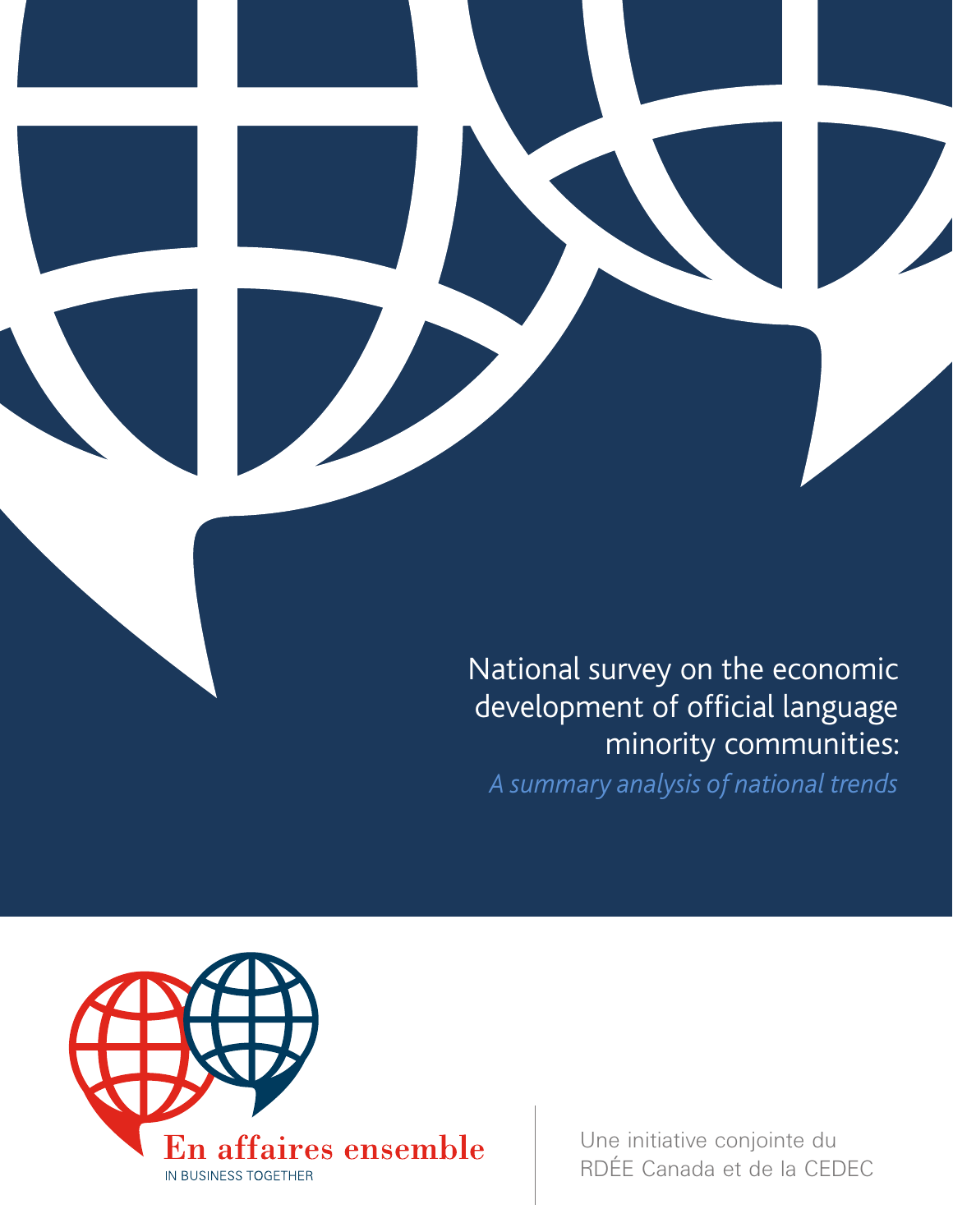# RDÉE CANADA

The Economic Development and employability Network 160 George Street, Suite 202 Ottawa, Ontario K1N 9M2

### **CEDEC**

Community Economic Development and Employability Corporation 1493 Route 138, P.O. Box 90013 Huntingdon, Quebec J0S 1H0

### EMPLOYMENT AND SOCIAL DEVELOPMENT CANADA

**The national survey on the economic development of official language minority communities** was developed by PGF Consultants under the leadership of RDÉE Canada and CEDEC, supported by the headquarters of the provincial and territorial member organizations of RDÉE Canada.

#### LEGAL DEPOSIT

National Library of Canada 2016 ISBN : 9780994746801 (digital version)



# **CEDEC**

# anadä

Fonds d'habilitation pour les communautés de langue officielle en situation minoritaire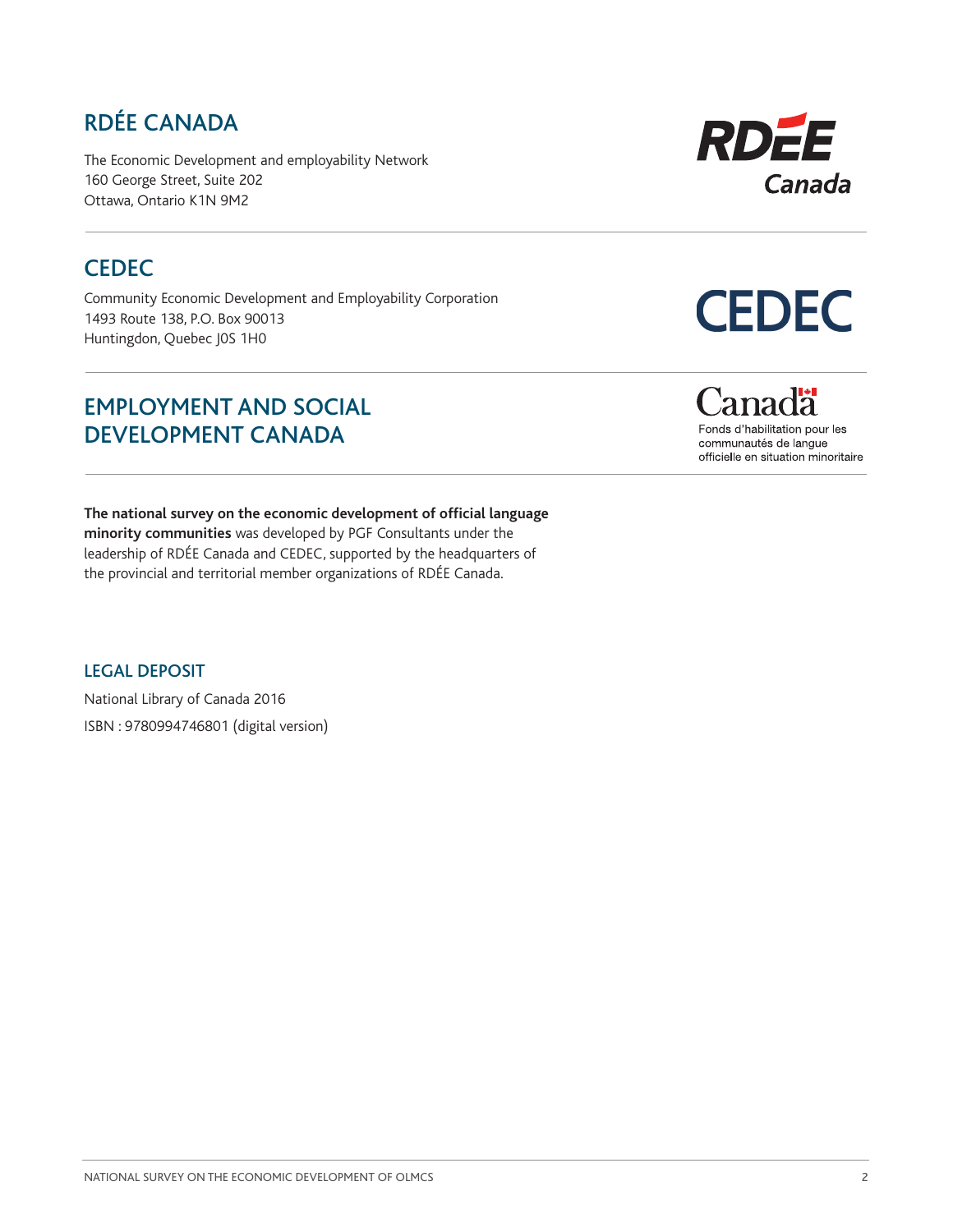# TABLE OF CONTENTS

|                                                | 1.1.                        | Background   |                                                                                  | 6              |  |  |  |  |
|------------------------------------------------|-----------------------------|--------------|----------------------------------------------------------------------------------|----------------|--|--|--|--|
|                                                | Targeted objectives<br>1.2. |              |                                                                                  |                |  |  |  |  |
|                                                | 1.3                         |              | The methodological approach                                                      | 6              |  |  |  |  |
|                                                | 1.4                         | Stakeholders |                                                                                  | $\overline{7}$ |  |  |  |  |
|                                                |                             |              |                                                                                  |                |  |  |  |  |
|                                                | 2.1                         |              | Value placed on government efforts                                               | 8              |  |  |  |  |
| 2.2.<br>Factors favouring business development |                             |              |                                                                                  |                |  |  |  |  |
|                                                | 2.3                         |              | Assets promoting the development of OLMCs                                        | 10             |  |  |  |  |
|                                                | 2.4                         |              | Promising areas of OLMCs                                                         | 10             |  |  |  |  |
|                                                | 2.5                         |              | Opportunities to explore for businesses and communities                          | 11             |  |  |  |  |
|                                                | 2.6                         |              | Markets OLMCs should prioritize                                                  | 11             |  |  |  |  |
|                                                | 2.7                         |              | Suggested initiatives at the provincial/territorial, regional and national level | 12             |  |  |  |  |
|                                                |                             |              |                                                                                  |                |  |  |  |  |
|                                                | Appendix A                  |              | Summary table of organizations consulted and means of consultation 14            |                |  |  |  |  |
|                                                | <b>Appendix B</b>           |              |                                                                                  |                |  |  |  |  |
|                                                | Appendix C                  |              | Summary table of overall level of positive appreciation 16                       |                |  |  |  |  |
|                                                | <b>Appendix D</b>           |              |                                                                                  |                |  |  |  |  |
|                                                | <b>Appendix E</b>           |              |                                                                                  |                |  |  |  |  |

# LIST OF FIGURES AND TABLES

| Table 1  |  |
|----------|--|
| Figure 1 |  |
| Figure 2 |  |
| Figure 3 |  |
| Figure 4 |  |
| Figure 5 |  |
| Figure 6 |  |
| Figure 7 |  |
| Figure 8 |  |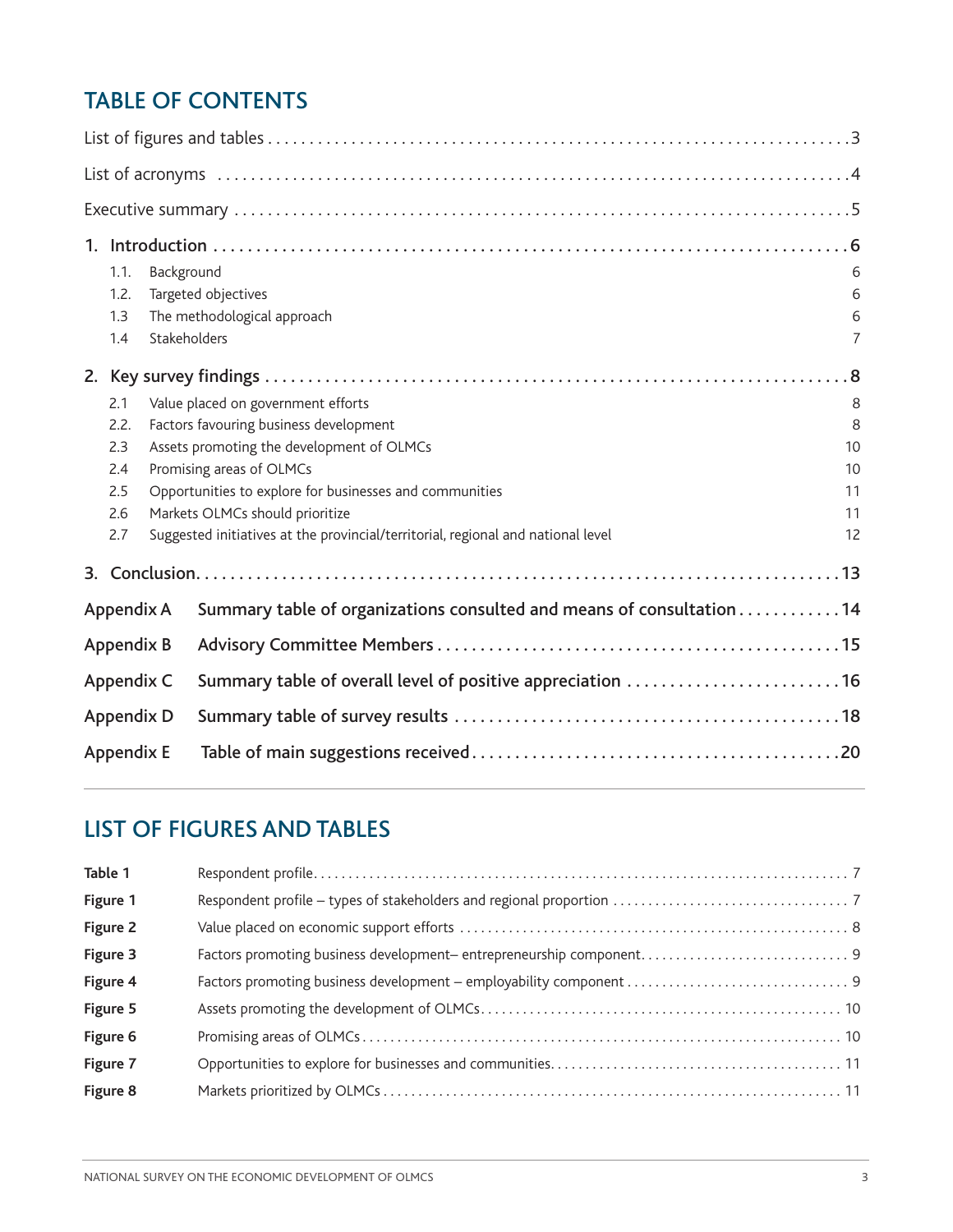# LIST OF ACRONYMS

| <b>ACFA</b>    | Association canadienne-française de l'Alberta                                                                 |
|----------------|---------------------------------------------------------------------------------------------------------------|
| <b>ACO</b>     | Alliance culturelle de l'Ontario                                                                              |
| AFFC           | Alliance des femmes de la Francophonie canadienne                                                             |
| <b>AGAVF</b>   | Association des groupes en arts visuels francophones                                                          |
| <b>ANIM</b>    | Alliance nationale de l'industrie musicale                                                                    |
| APECA          | Agence de promotion économique du Canada Atlantique                                                           |
| <b>ATFC</b>    | Association des théâtres francophones du Canada                                                               |
| <b>AUFC</b>    | Association des universités de la Francophonie canadienne                                                     |
| <b>AFY</b>     | Association franco-yukonnaise                                                                                 |
| <b>BDC</b>     | Business Development Bank of Canada                                                                           |
| <b>CANNOR</b>  | Canadian Northern Economic Development Agency                                                                 |
| <b>CCEDN</b>   | Canadian Community Economic Development Network                                                               |
| <b>CEDEC</b>   | Community Economic Development and Employability Corporation                                                  |
| <b>OLMCs</b>   | Official Language Minority Communities                                                                        |
| <b>CMC</b>     | Cooperatives and Mutuals Canada                                                                               |
| <b>CPSC</b>    | Conseil provincial des sociétés culturelles                                                                   |
| <b>DEC</b>     | Développement économique communautaire                                                                        |
| WD.            | Western Economic Diversification Canada                                                                       |
| <b>ESDC</b>    | Employment and Social Development Canada                                                                      |
| <b>FAAFC</b>   | Fédération des aînées et aînés francophones du Canada                                                         |
| <b>FCCF</b>    | Fédération culturelle canadienne-française                                                                    |
| <b>FCFA</b>    | Fédération des communautés francophones et acadienne                                                          |
| <b>FEDDEV</b>  | Federal Economic Development Agency for Southern Ontario                                                      |
| <b>FEDNOR</b>  | Government of Canada's economic development organization for Northern Ontario                                 |
| FFT.           | Fédération franco-ténoise                                                                                     |
| <b>FRIC</b>    | Front des réalisateurs indépendants du Canada                                                                 |
| <b>ICRML</b>   | Institut canadien de recherche sur les minorités linguistiques                                                |
| <b>MDEIE</b>   | Ministère de l'économie, de l'innovation et des exportations du Québec                                        |
| <b>RDA</b>     | Regional development agencies                                                                                 |
| <b>PME</b>     | Petites et moyennes entreprises                                                                               |
| QCGN           | Quebec Community Groups Network                                                                               |
| <b>RCCFC</b>   | Réseau des Cégeps et des Collèges Francophones du Canada                                                      |
| <b>CCEDNET</b> | Canadian CED Network                                                                                          |
| RDÉE CANADA    | The Economic Development and employability Network<br>(Réseau de développement économique et d'employabilité) |
| <b>RECF</b>    | Regroupement des éditeurs canadiens-français                                                                  |
| <b>RESDAC</b>  | Réseau pour le développement de l'alphabétisme et des compétences                                             |
| <b>SADC</b>    | Société d'aide au développement des collectivités                                                             |
| <b>SAIC</b>    | Secrétariat aux affaires intergouvernementales canadiennes                                                    |
| <b>SDECB</b>   | Société de développement économique de la Colombie-Britannique                                                |
| <b>TNDGG</b>   | Table nationale des directions générales et des gestionnaires (du RDÉE Canada)                                |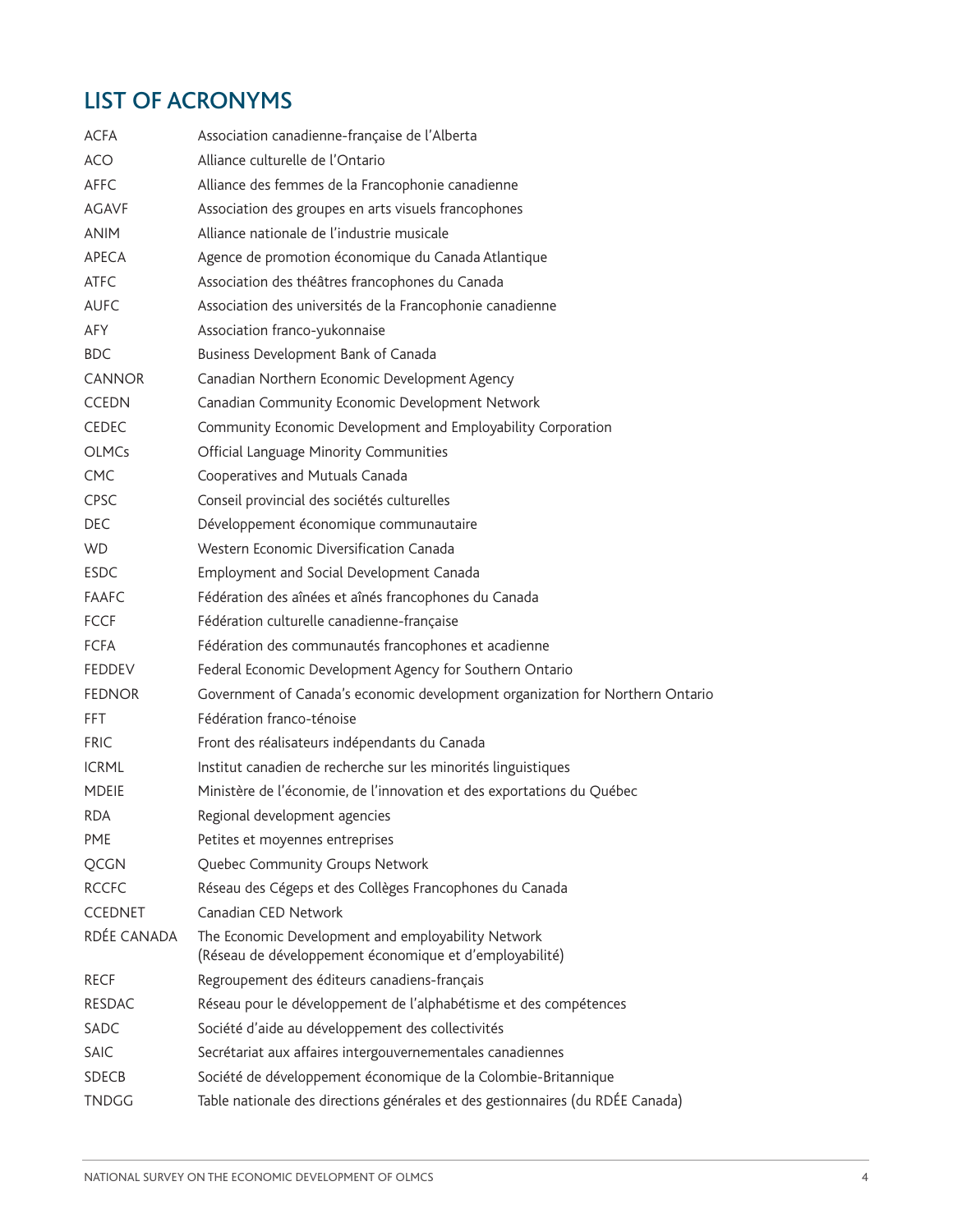### EXECUTIVE SUMMARY

The Economic Development and employability Network (RDÉE Canada), the Community Economic Development and Employability Corporation (CEDEC) and their stakeholders support economic development and employability in official language minority communities (OLMCs).

These OLMCs consist of Francophone communities outside Quebec and the English-speaking communities of Quebec. These communities are an indisputable source of economic strength for the economic development of Canadian provinces and territories. However, their contribution to the economic vitality of their environment goes largely unheralded because it is not measured, understood or recognized.

In 2014, RDÉE Canada and CEDEC appointed PGF Consultants to conduct a national survey of the stakeholders involved in the economic development of OLMCs. The survey was aimed at gathering information on perceptions and concrete experiences in OLMCs regarding economic development.

The initial work for the survey was overseen by an advisory committee made up of 17 representatives from organizations and departments with a key role in the development of OLMC economic development (Appendix B).

This document is a synthesis of the national trends identified in the analysis of the data collected in the survey. Prior to this work, PGF Consultants carried out a review of the literature on the results of past research and work done on the municipal, provincial, regional and national levels. The team also reviewed the effectiveness of previous initiatives. Given these various steps, the national survey was conducted with a satisfactory level of knowledge.

#### **The inquiry was carried out using two data collection techniques:**

- I. Consultations with members of local, regional, provincial and national associations and organizations via questionnaire;
- II. Semi-structured individual interviews and focus groups conducted with specific key partners of the community.

More than 1,064 people from OLMCs across the country participated in the national survey, thus creating a varied sample representative of the regions and the different actors involved in the economic development of OLMCs. **The respondents:** 

1. Said that all regions, with the exception of Canada's North, have mixed opinions about the work done in recent years to support the economic development of OLMCs. The programs and initiatives are not considered to be effectively meeting the prioritized requirements of businesses and the workforce. In addition, OLMCs believe that neither their businesses, organizations or communities are taking full advantage of the available services and infrastructure.

- 2. Confirmed the importance, for OLMCs, of being able to benefit from conditions conducive to supporting economic development. In the entrepreneurship component, some of the most important factors identified are the development of business networks, innovation, the quality of products and services and the increased funding for businesses. In the employability component, several things were noted: the importance of strengthening human resources competencies, increasing productivity, reducing costs and improving the onboarding processes for new job entrants.
- 3. Unanimously verified the key assets conducive to the development of OLMCs: accessibility to a skilled workforce, telecommunications and Internet, the community's business environment, synergy with other businesses or partners, and the community's cultural and social environment.
- 4. Identified promising sectors for OLMCs: tourism, arts and culture represent such sectors for all regions. The respondents also attached great importance to teaching, health services and the environment, with the exception of Quebec.
- 5. Identified seven opportunities to take advantage of in order to support the economic development of OLMCs in all regions except Quebec and the three territories. These opportunities include the increased use of social media and online services and adaptation to the changing needs of the aging population. Similarly, attracting young entrepreneurs and workers and developing interest in alternative energy sources are seen as promising opportunities for the development of businesses and communities, except in Quebec.
- 6. Determined that OLMCs have not focused a great deal on exports, preferring local markets instead in support of community development. Analysis of the preferred markets shows that the regional market is considered the primary source of potential growth for Quebec and Ontario. The Atlantic and Western Regions, for their part, place greater value on the provincial market, whereas the North strongly prefers the local market.
- 7. Identified two overarching themes: the fundamental requirement for OLMCs to be known and recognized for their contribution to the Canadian economy and to have access to a number of methods and resources to develop the communities and ensure the long-term viability of their organizations and businesses.

The survey achieved its goal of advancing knowledge about what is perceived and experienced by OLMCs in terms of economic development. The collected data have been organized to allow for a variety of potential analyses, on both a national and regional scale, or by type of stakeholder, in order to support the development of initiatives aimed at increasing the economic growth of all OLMCs.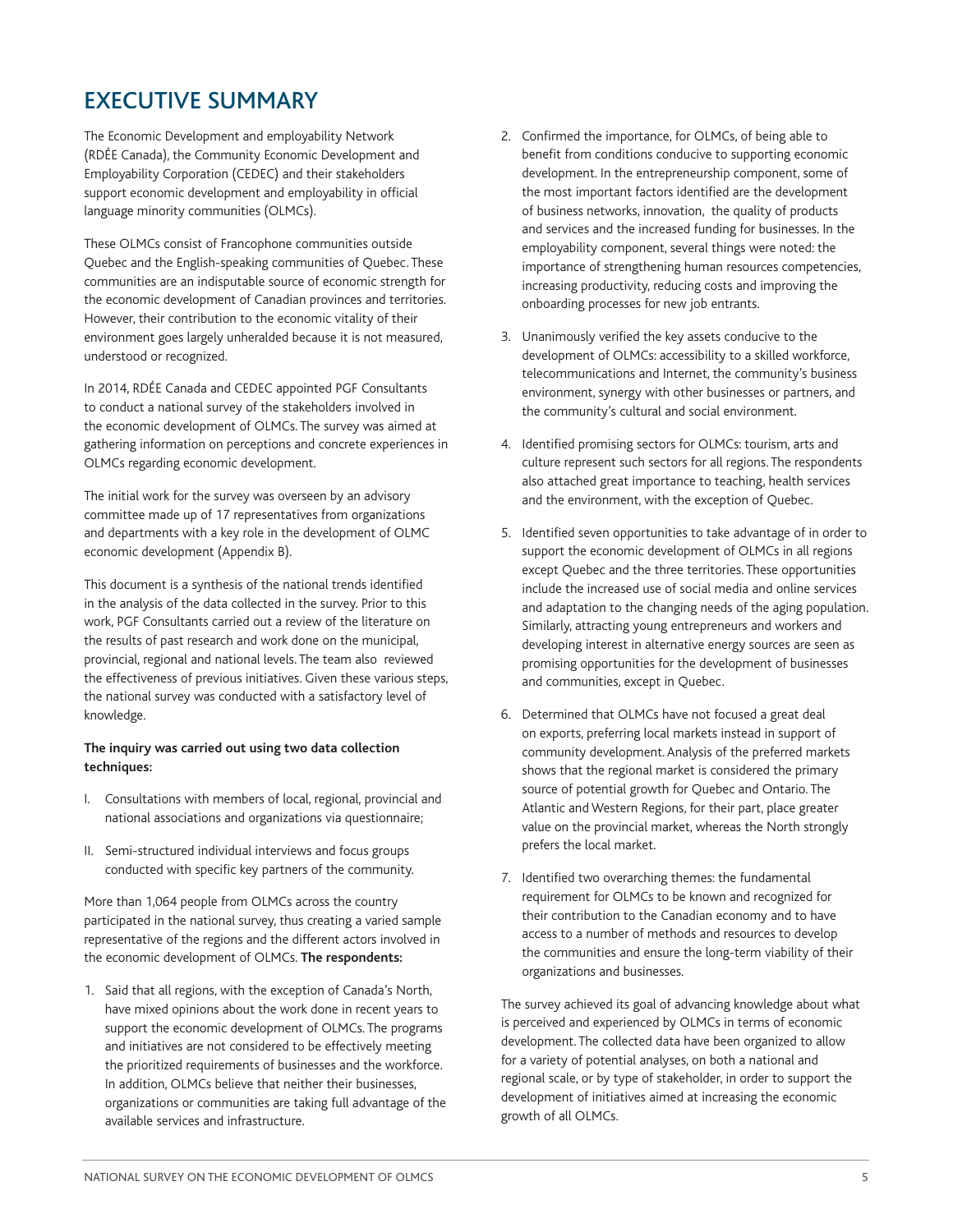## 1.INTRODUCTION

#### 1.1. BACKGROUND

The Economic Development and employability Network (RDÉE Canada), the Community Economic Development and Employability Corporation (CEDEC) and their stakeholders support the economic development and employability within official language minority communities (OLMCs).

These OLMCs consist of Francophone communities outside Quebec and of the English-speaking communities of Quebec. These communities are an indisputable source of economic strength for the economic development of Canadian provinces and territories. However, their contribution to the economic vitality of their environment goes largely unheralded because it is not measured, understood or recognized.

In 2014, RDÉE Canada and CEDEC appointed PGF Consultants to conduct a national survey of the stakeholders involved in the economic development of OLMCs. The survey was aimed at gathering information on perceptions and concrete experiences in OLMCs regarding economic development.

It was hoped that this survey would help increase the knowledge on the key aspects that could support the economic development of OLMCs across the country.

#### 1.2. TARGETED OBJECTIVES

The national survey on the economic development of OLMCs is part of an effort to develop a long-term strategy to ensure the successful economic development and prosperity of OLMCs.

The primary goals of the survey were to update the level of knowledge on the reality and the economic contribution of OLMCs to Canada, and to determine the issues and growth opportunities that will affect the capacity to increase OLMC economic performance.

Lastly, the survey was also aimed at creating opportunities for dialogue with the many organizations involved in the development and prosperity of OLMCs.

#### 1.3 THE METHODOLOGICAL APPROACH

#### **Some 1,064 people in OLMCs across the country participated in the survey. Two data-collection techniques were used:**

- I. Consultations with members of local, regional, provincial and national associations and organizations via questionnaire;
- II. Semi-structured individual interviews and focus groups conducted with specific key partners of the community.

#### **The questionnaire consisted of six closed questions and three open questions. The closed questions dealt with:**

- 1. The value placed on the work done to support the economy in OLMCs;
- 2. The level of importance of the factors conducive to business development;
- 3. Assets favouring the development of OLMCs;
- 4. Promising sectors for OLMCs;
- 5. Trends to capitalize on for the development of OLMCs and businesses;
- 6. Target markets.

#### **The three open questions dealt with:**

- 1. The priorities of the entrepreneurship support services and programs provided by government agencies, economic development organizations and research and teaching institutions;
- 2. Factors most successfully favouring the creation and development of businesses in minority situations; and
- 3. Foreseeable economic development initiatives on the provincial or territorial level, as well as regionally and nationally.

The semi-structured individual interviews and focus groups were conducted with many organizations and institutions (chambers of commerce, federal economic development departments and agencies, social enterprises, federations representing the interests of OLMCs) in order to provide more in-depth information about the preliminary results and findings. Details on the organizations contacted are found in Appendix A.

The initial work for the survey was overseen by an advisory committee made up of 17 members from organizations and departments with a key role in the development of OLMC economic development (Appendix B). They had a critical role in defining the mandate and the methodology used, as well as in developing this summary analysis.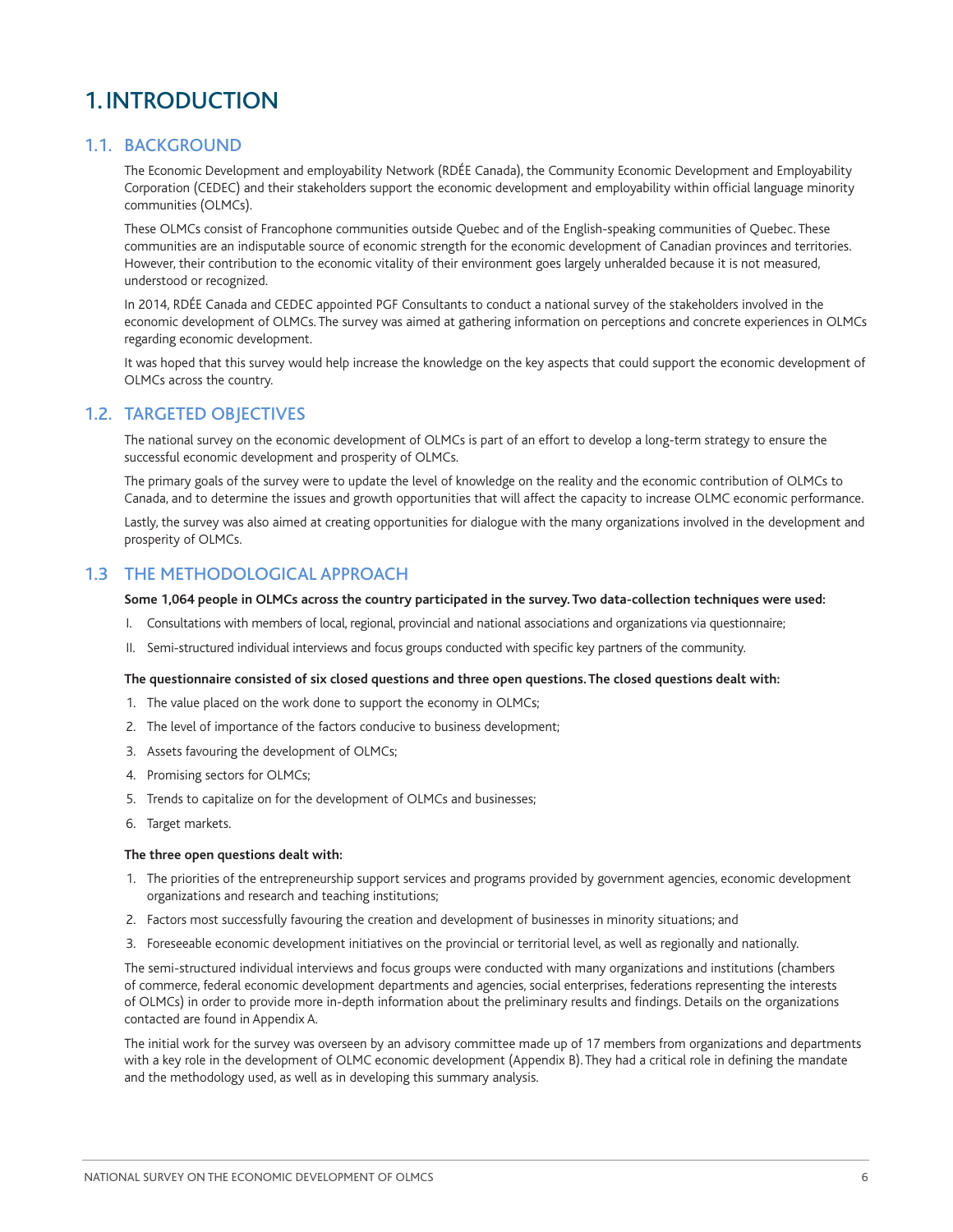#### 1.4 STAKEHOLDERS

The success of the survey was due in large part to having been able to gather the viewpoints of a varied number of stakeholders involved in OLMC economic development for all of the five national regions identified (Atlantic, Quebec, Ontario, Western, and North).

In addition, the survey was aimed at gathering a greater amount of feedback from individuals, community stakeholders and businesspeople, in order to accurately identify the precise situation faced by OLMCs.

With over 1,064 respondents and a very good regional and sectoral distribution, the survey sample was satisfactory. The breakdown of the 1,064 participants is as follows:

- 339 respondents from the business community such as private businesses, community businesses with social capital, financial institutions, etc.
- 325 respondents from organizations and/or associations working for the economic development of OLMCs including but not limited to the following sectors: culture, youth, education, health, immigration, infrastructure, tourism, municipal, rural, demography and agriculture, etc.
- 215 respondents in the category of OLMC members (individuals).
- 103 respondents from various government levels (municipal, provincial, territorial, regional and federal) as well as government agencies and/or organizations and departments such as Industry Canada, Department of Canadian Heritage, the Business Development Bank of Canada, economic development agencies (APECA, FEDNOR, DEC, FEDDEV, DEO, CANNOR), etc.
- 82 respondents in academic and research institutions including Collège Boréal in Sudbury, the Université de Moncton, HEC Montreal, the University of Ottawa, the Université de Saint-Boniface, Concordia University, Bishop's University and McGill University.

Table 1 illustrates the percentage of each category of respondents according to their business sector and home region

| Respondent profile                  | <b>Atlantic</b> | <b>Ouebec</b> | <b>Ontario</b> | <b>Western</b> | <b>North</b> | <b>TOTAL</b> |
|-------------------------------------|-----------------|---------------|----------------|----------------|--------------|--------------|
| <b>Business community</b>           | 75              | 152           | 72             | 31             | 9            | 339          |
| Community organizations             | 79              | 126           | 65             | 44             | 11           | 325          |
| Residents                           | 36              | 95            | 51             | 26             |              | 215          |
| Education and research institutions | 25              | 27            | 19             | 10             |              | 82           |
| Government organizations            | 32              | 40            | 21             | 9              |              | 103          |
| <b>Total</b>                        | 247             | 440           | 228            | 120            | 29           | 1064         |

#### TABLE 1 : RESPONDENT PROFILE

#### FIGURE 1 : RESPONDENT PROFILE – TYPES OF STAKEHOLDERS AND REGIONAL PROPORTION



NATIONAL SURVEY ON THE ECONOMIC DEVELOPMENT OF OLMCS AND A SUBSEX 2 THE SUBSEX OF OLYMPICS AND THE SUBSEX 2 THE SUBSEX ON THE SUBSEX 2 THE SUBSEX ON THE SUBSEX OF OLD SUBSEX AND THE SUBSEX OF OLYMPICS OF OLYMPICS OF OLD SU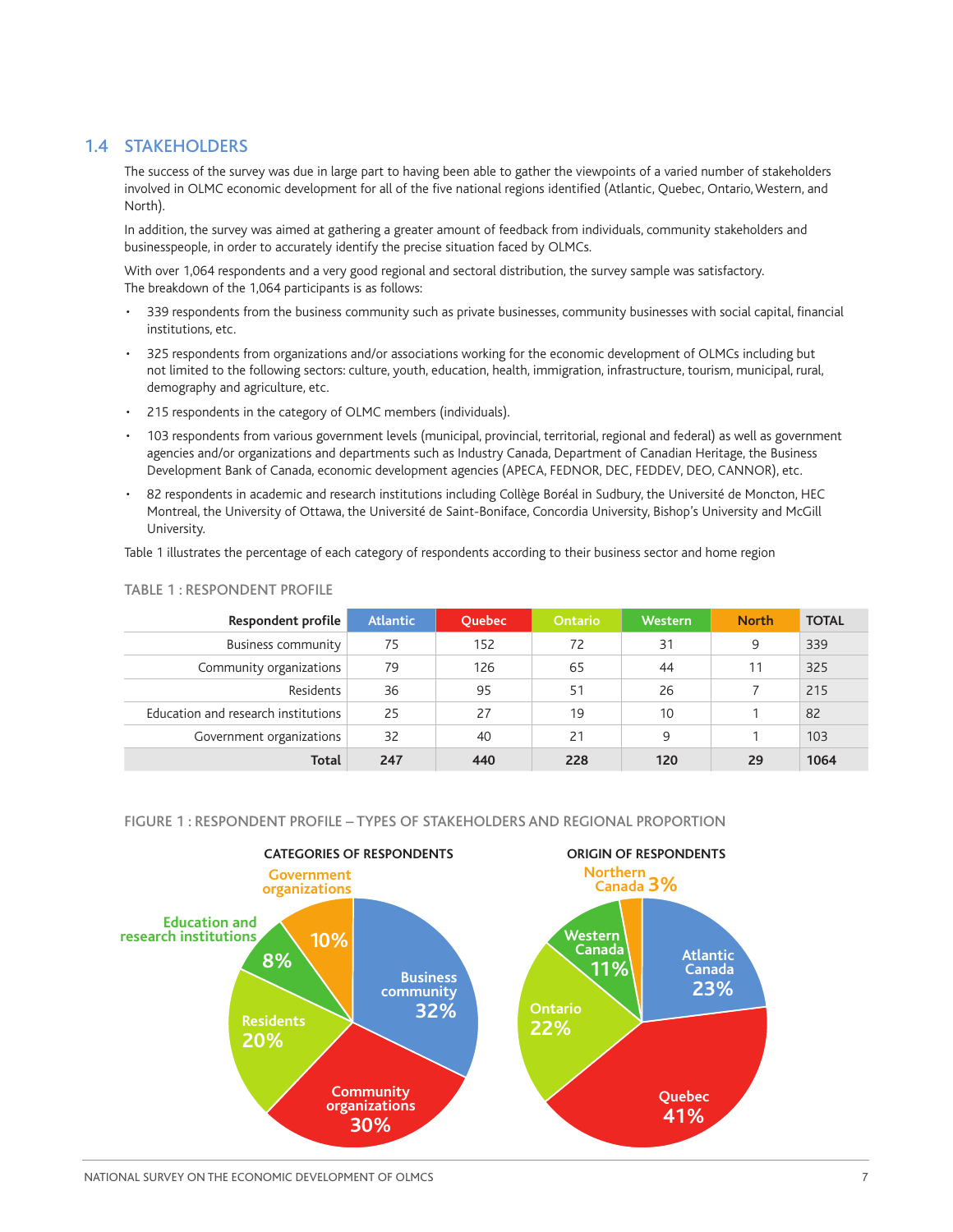# 2.KEY SERVEY FINDINGS

The aim of this document is to provide a summary analysis of the value respondents placed on various aspects contributing to the economic development of OLMCs. The emphasis will be on national findings. When appropriate, differences and regional characteristics are also highlighted.

However, for more information, Appendix C contains a table illustrating the value (in %) per region and Appendix D contains a summary table presenting the average results of the survey by region, respondent type and zone (rural and urban). Those wishing for further information on more specific variants can therefore consult these appendices.

#### 2.1 VALUE PLACED ON GOVERNMENT EFFORTS

The national survey measured the value that the OLMCs placed on the work carried out by the government to support the economic development of their community. Overall, the results indicate a mixed level of value in all regions, with the exception of the North. In contrast with the national trend, the North places a higher value on the effectiveness of the various stakeholders who work in the field of economic development, as well as on the contribution of government policies and programs aimed at increasing economic benefits.



#### FIGURE 2 : VALUE PLACED ON ECONOMIC SUPPORT EFFORTS

However, the survey tends to demonstrate a national-scale dissatisfaction with the capacity of the programs to meet the prioritized needs of businesses and the workforce and the fact that OLMCs are not taking full advantage of the available services and infrastructure.

What is more, in terms of the questions pertaining to accessibility to services and infrastructure for businesses, organizations and the community, Quebec brought the national average downward with a value of under 35%.

#### 2.2. FACTORS FAVOURING BUSINESS DEVELOPMENT

The second part of the survey proposed a list of factors likely to promote the economic development of OLMCs. The respondents had to identify the level of importance they attached to each of these factors. The goal was to identify the most determining factors. The survey focussed on two components in particular, entrepreneurship and employability.

This table demonstrates the national level of positive value for each of the factors promoting the economic development of businesses. For example, 93% of respondents said that developing and broadening business and support networks was key to business development.

1 The level of value was calculated by combining the results from the "Somewhat agree" and "Entirely agree" categories. These two categories determine the level of positive value with respect to a given factor.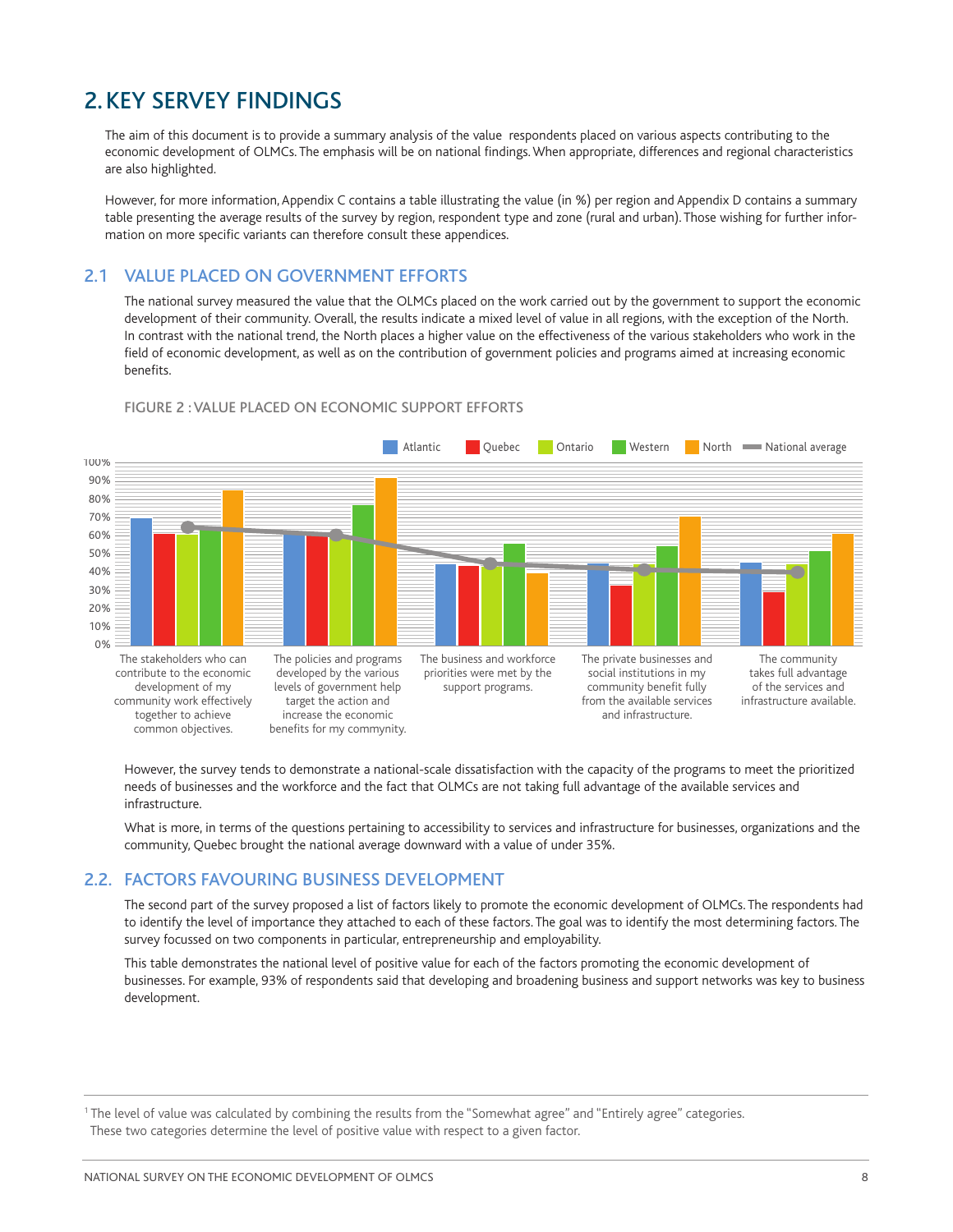

#### FIGURE 3 : FACTORS PROMOTING BUSINESS DEVELOPMENT – ENTREPRENEURSHIP COMPONENT

With respect to entrepreneurship, a look at the histogram above reveals that, nationally, a large majority of the identified factors exceed the threshold of 90%. Several of the nine most determining factors are the development of business networks, innovation, the quality of products and services, the need to access new markets and the growth of business funding.

The analysis of regional trends (Appendix C) demonstrates that knowledge management is very important for all the regions, but is somewhat less of a priority for the North (79%). Furthermore, in comparison with the other regions, the Atlantic Region seems to place more importance on modernization of equipment (90%) and succession development or business succession (92%).





In terms of employability, the analysis confirmed that the four above-identified factors are very important to the economic development of OLMCs. Overall, the survey revealed that it is crucial to strengthen human resources skills, increase productivity, reduce costs and improve the onboarding process for new job entrants. The need to increase the level of staff bilingualism would seem to pertain to Quebec and the North slightly more so than to the other regions.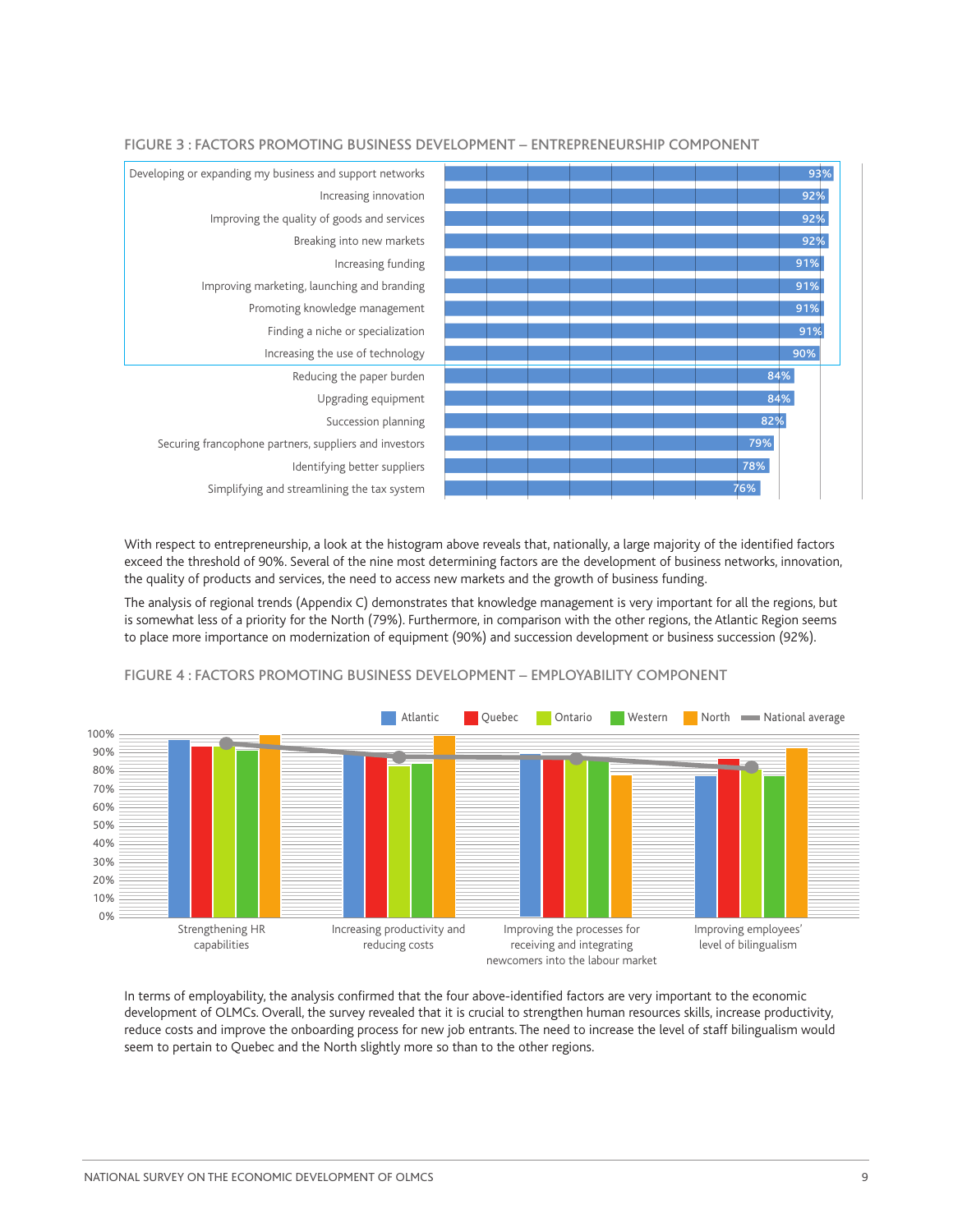#### 2.3 ASSETS PROMOTING THE DEVELOPMENT OF OLMCS

The respondents in all regions were unanimous in confirming the conditions perceived as promoting the economic development of OLMCs. The respondents suggested five main assets: accessibility to a skilled workforce, telecommunications and Internet, the community's business environment, synergy with other businesses or partners and the community's cultural and social environment. Accessibility to transport and presence of reliable suppliers offering service in the minority language are two other important assets for all the regions, with the exception of the three territories.

#### FIGURE 5 : ASSETS PROMOTING THE DEVELOPMENT OF OLMCS



#### 2.4 PROMISING AREAS OF OLMCS

The survey identified which sectors the respondents deemed promising for OLMCs. The results vary considerably from one region to the next. However, tourism and arts and culture are sectors of interest for all regions. The respondents also attached great importance to teaching, health services and the environment, with the exception of Quebec.





The regional analysis (Appendix C) found that for Ontario and the Western Region, business activities relating to sports and recreation, telecommunications and transport and storage represent the most promising areas while the construction sector seems to hold the most interest for the Western and Northern regions. The Atlantic Region stands out for having a definite, and expected, interest in the fishing industry, aquaculture and fish farming, while for the Western Region, agriculture and the livestock industry were important; finally, in the Northern Region, the mining industry was ranked third-highest among the most promising areas.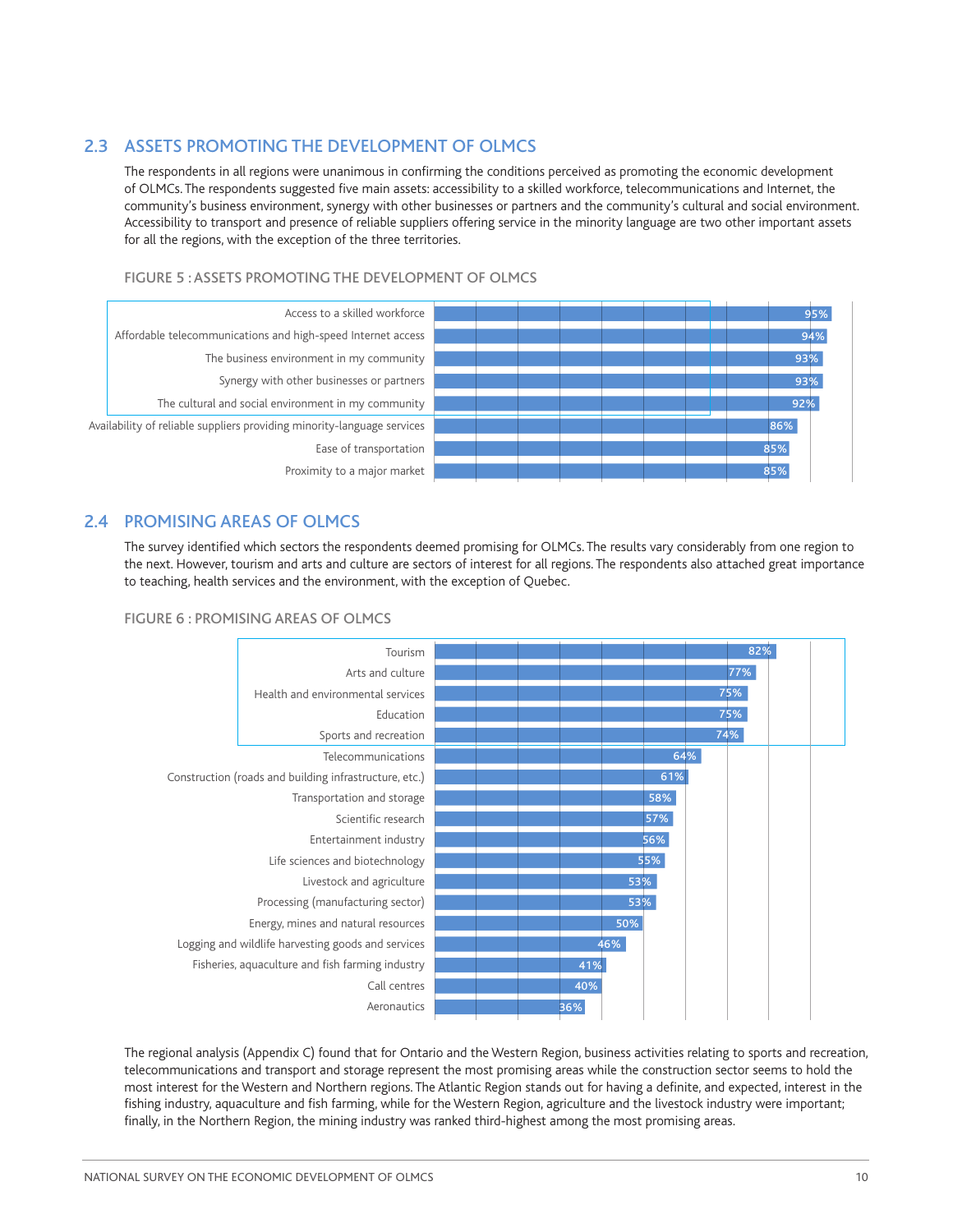#### 2.5 OPPORTUNITIES TO EXPLORE FOR BUSINESSES AND COMMUNITIES

The survey respondents identified seven trends that could be seen as opportunities for supporting the economic development of OLMCs. The increased use of social media and online services and the adaptation to the changing needs of the aging population were presented as opportunities for all regions except Quebec and the three territories. Attracting young entrepreneurs and workers and furthering interest in alternative sources of energy are perceived as trends for business and community development, except in Quebec. The number of investors, entrepreneurs or foreign workers interested in settling in Canada represents a positive opportunity for the Western provinces and the three territories.



#### FIGURE 7 : OPPORTUNITIES TO EXPLORE FOR BUSINESSES AND COMMUNITIES

#### 2.6 MARKETS OLMCS SHOULD PRIORITIZE

Responses to the survey indicated that OLMCs appear to have developed the reflex – whether conscious or not – to focus more on proximity and on the effect of concentration, to generate economic benefits and advantages for their communities. As the chart below illustrates, the analysis of the national average shows no significant differences between the appeal of regional, local or provincial markets.

However, an analysis of the preferred markets shows that the regional market is considered the primary source of potential growth for Quebec and Ontario. The Atlantic and Western Regions, for their part, place greater value on the provincial market, whereas the North strongly prefers the local market.

According to respondents, external markets do not offer much appeal to OLMCs. There is little interest for the U.S. market in Atlantic Canada and the West. And only the Atlantic region appears to be showing some interest in the European market.

Less traditional overseas markets, such as Latin America and Africa, round out the bottom-ranked regions.



#### FIGURE 8 : MARKETS PRIORITIZED BY OLMCs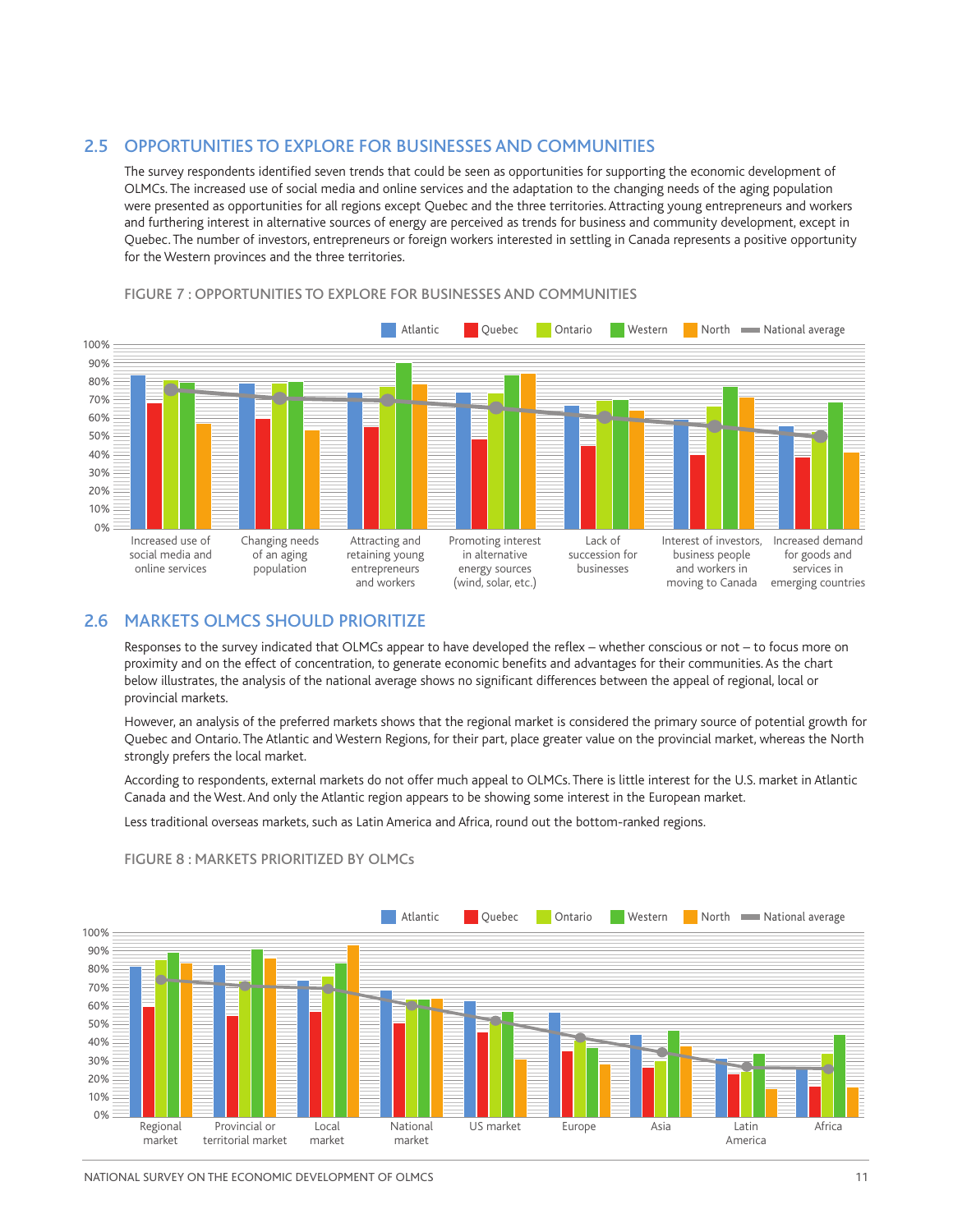#### 2.7 SUGGESTED INITIATIVES AT THE PROVINCIAL/TERRITORIAL, REGIONAL AND NATIONAL LEVEL

An analysis of the open-ended questions identified possible courses of action that could be initiated at multiple levels (provincial, territorial, regional or national).

The two broad themes that emerged from the responses received were the OLMCs' fundamental need to be known and recognized, and to have access to a number of different means to develop and ensure the sustainability of their organizations and businesses.

The promotion and positioning of OLMCs would appear to be essential conditions. For a number of respondents, Canadians' lack of knowledge of OLMCs and the lack of recognition and attention on the part of public authorities are major obstacles to their development. The comments received show a strong desire to change the current paradigm, which is costly in terms of both time and resources, and which consists of constantly having to prove the existence of OLMCs.

The respondents felt that in order to develop and thrive, OLMCs need to be able to count on a number of means and conditions. Among the main suggestions that were received, we found:

- The development of human potential through training and improving knowledge transfer mechanisms such as coaching and mentoring;
- Increased co-operation and collaboration among OLMC organizations and businesses;
- The importance of developing strategies to attract, integrate and retain people who have an entrepreneurial spirit, people in whom everyone could see themselves, even disadvantaged groups such as women and ethnocultural communities;
- The promotion and access to funding opportunities and targeted programs to help start businesses, purchase equipment, and grow businesses that will remain in OLMCs for generations;
- Access to and modernization of key infrastructures for the development of regional industries.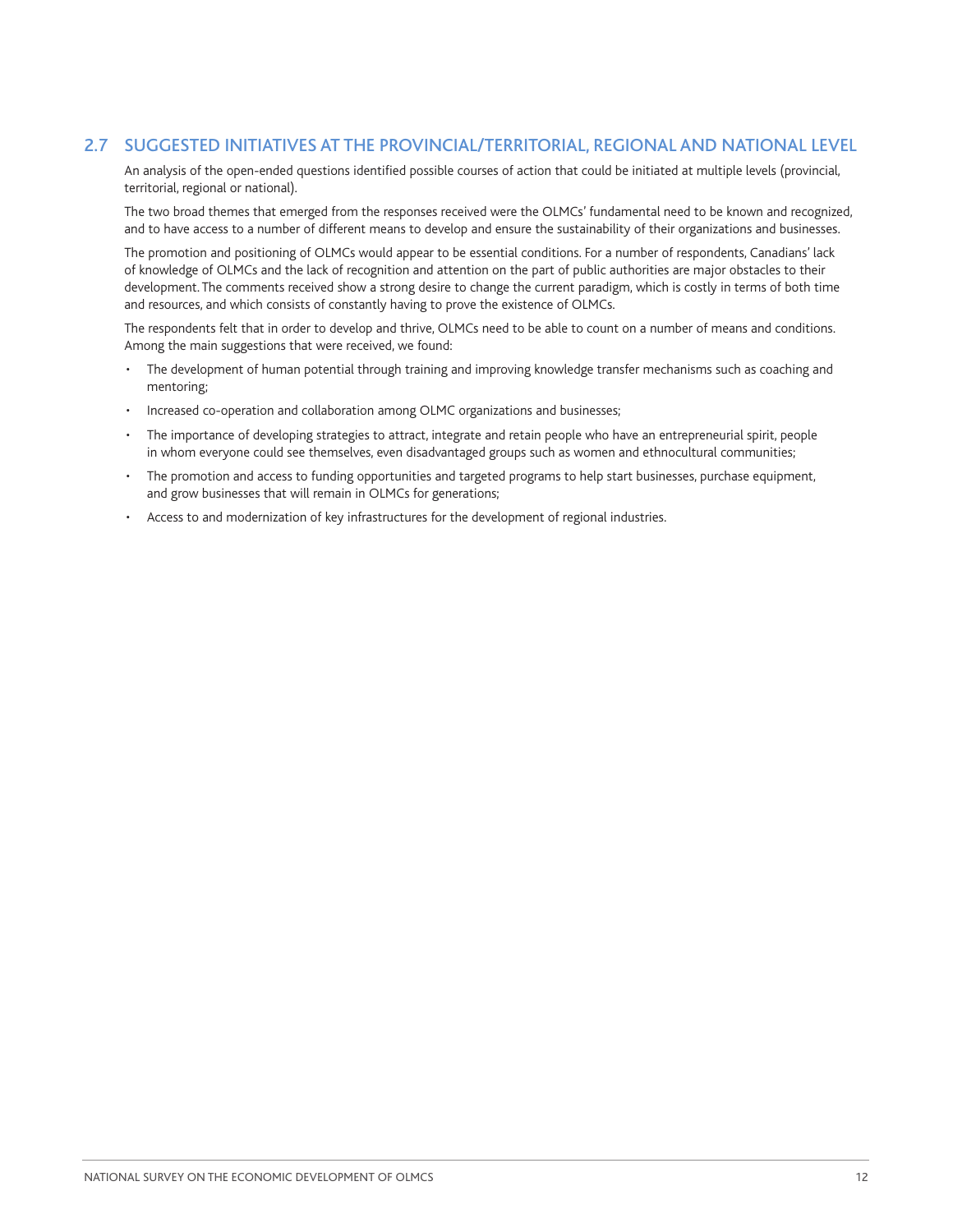# 3. CONCLUSION

#### **Survey respondents:**

- 1. Said that all regions, with the exception of Canada's North, have mixed opinions about the work done in recent years to support the economic development of OLMCs. The programs and initiatives are not considered to be effectively meeting the prioritized requirements of businesses and the workforce. In addition, OLMCs believe that neither their businesses, organizations or communities are taking full advantage of the available services and infrastructure.
- 2. Confirmed the importance, for OLMCs, of being able to benefit from conditions conducive to supporting economic development. In the entrepreneurship component, some of the most important factors identified are the development of business networks, innovation, the quality of products and services and the increased funding for businesses. In the employability component, several things were noted: the importance of strengthening human resources competencies, increasing productivity, reducing costs and improving the onboarding processes for new job entrants.
- 3. Unanimously verified the key assets conducive to the development of OLMCs: accessibility to a skilled workforce, telecommunications and Internet, the community's business environment, synergy with other businesses or partners, and the community's cultural and social environment.
- 4. Identified promising sectors for OLMCs: tourism, arts and culture represent such sectors for all regions. The respondents also attached great importance to teaching, health services and the environment, with the exception of Quebec.
- 5. Identified seven opportunities to take advantage of in order to support the economic development of OLMCs in all regions excepting Quebec and the three territories. These opportunities include the increased use of social media and online services and adaptation to the changing needs of the aging population. Similarly, attracting young entrepreneurs and workers and developing interest in alternative energy sources are seen as promising opportunities for the development of businesses and communities, except in Quebec.
- 6. Determined that OLMCs have not focused a great deal on exports, preferring local markets instead in support of community development. Analysis of the preferred markets shows that the regional market is considered the primary source of potential growth for Quebec and Ontario. The Atlantic and Western Regions, for their part, place greater value on the provincial market, whereas the North strongly prefers the local market.
- 7. Identified two overarching themes: the fundamental requirement for OLMCs to be known and recognized for their contribution to the Canadian economy and to have access to a number of methods and resources to develop the communities and ensure the long-term viability of their organizations and businesses.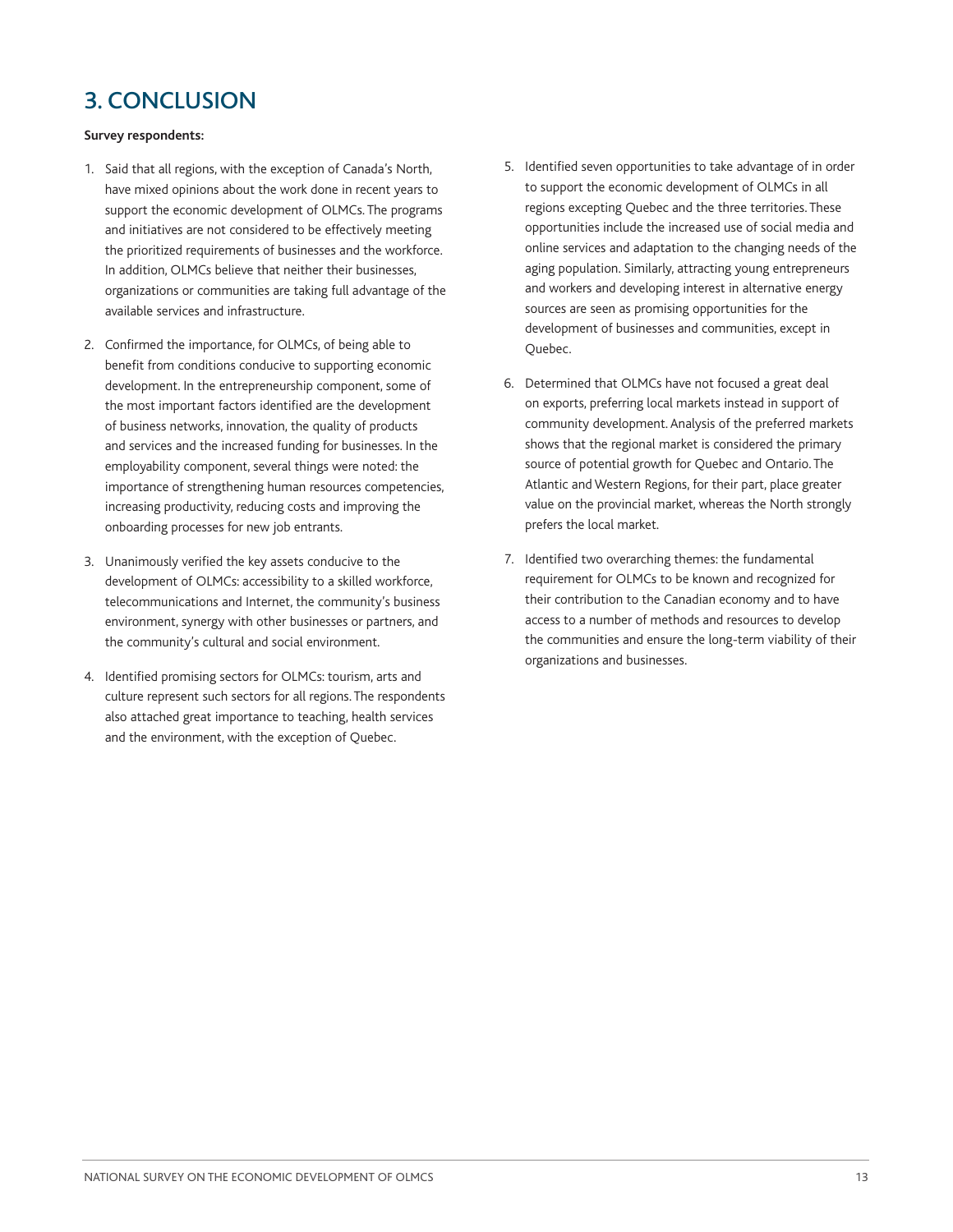# APPENDIX A

#### SUMMARY TABLE OF ORGANIZATIONS CONSULTED AND MEANS OF CONSULTATION

|                | <b>Target groups</b>                                                  | <b>Organisaztions consulted</b>                                                                                                                                                                                                                      | <b>Means of consultation</b>                                                                                      |
|----------------|-----------------------------------------------------------------------|------------------------------------------------------------------------------------------------------------------------------------------------------------------------------------------------------------------------------------------------------|-------------------------------------------------------------------------------------------------------------------|
|                | <b>Business community</b>                                             | 339 respondents                                                                                                                                                                                                                                      | Online survey                                                                                                     |
| $\overline{2}$ | Organizations / associations<br>working for economic develop-<br>ment | 325 respondents from the Chambers of Commerce of<br>Montreal, SADC, TNDGG, SDECB, AFY, ACFA, FFT, RCCFC,<br>AFFC, AUFC, RCCFC, FCFA, RESDAC, FAAFC, Place aux jeunes,<br>FCCF, ANIM, ATFC, CPSC, AGAVF, ACO, FRIC, RECF, CMC,<br>CCEDN (360 members) | Online survey<br>Discussion groups and<br>interviews                                                              |
| 3              | Citizens in OLMCs                                                     | 215 respondents                                                                                                                                                                                                                                      | Online survey                                                                                                     |
| $\overline{4}$ | Government Organizations                                              | 103 respondents from Industry Canada, Canadian Heritage,<br>Economic development agencies (ACOA, FEDNOR, CED,<br>FEDDEV, WD, CANNOR), ESDC, BDC, MDEIE and SAIC                                                                                      | Advisory Committee meetings<br>Online survey<br>Telephone Interviews                                              |
| 5              | Educational and research insti-<br>tutions                            | 82 respondents from Boreal College in Sudbury, University<br>of Moncton, HEC Montreal, University of Ottawa, Université<br>de Saint-Boniface, Concordia University, Bishop's University,<br>McGill University                                        | Online survey<br>$\bullet$<br>Discussion groups                                                                   |
| 6              | Organizations representing<br><b>OLMCs</b>                            | • Canadian Francophone organizations that participated<br>in the Leaders Forum<br>QCGN, Regional Associations, Sector Associations<br>Participants in the 2012 Pan-Canadian Forum                                                                    | Online survey<br>$\bullet$<br>Discussions during Leaders<br>$\bullet$<br>Forum and Board of Directors<br>meetings |
| 7              | RDÉE Canada and CEDEC                                                 | RDÉE Canada Board of Directors<br>$\bullet$<br><b>CEDEC Board of Directors</b><br>$\bullet$<br>RDÉE Canada member organizations<br>CEDEC and its stakeholders                                                                                        | <b>Discussions</b><br>$\bullet$<br>Discussion groups and<br>telephone consultations<br>Online survey<br>$\bullet$ |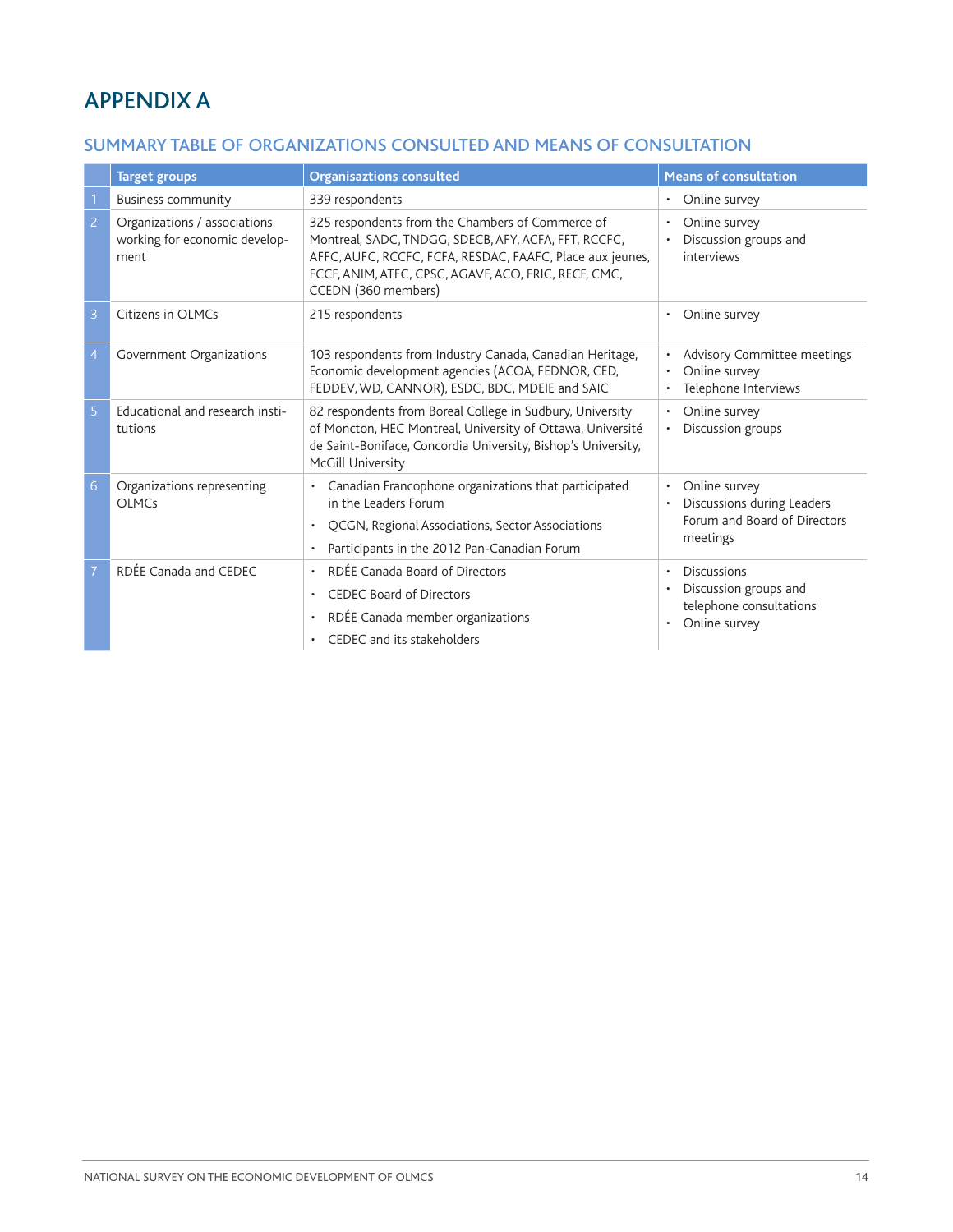## APPENDIX B

#### ADVISORY COMMITTEE MEMBERS

#### **Partners**

- Jocelyne Lalonde, Association des universités de la Francophonie canadienne
- Michaël Béland, Cooperatives and Mutuals Canada
- Catherine Beauchamps, Canadian Tourism Commission

#### **Government Representatives**

- Yvan Déry, Canadian Heritage
- Linda Garand, Industry Canada
- Ghislaine Savoie, Atlantic Canada Opportunities Agency
- Denise Gareau, Employment and Social Development Canada (Enabling Fund)
- Yves St-Germain, Citizenship and Immigration Canada
- Sylvain Giguère, Office of the Commissioner of Official Languages

#### **Representatives of RDÉE Canada Member Organizations and CEDEC**

- Patrice Gauthier, Conseil de développement économique de l'Alberta (CDÉA)
- Anne-Christine Boudreau, Conseil de développpement économique des Territoires du Nord-Ouest (CDÉTNO)
- Daniel Sigouin, RDÉE Ontario
- Johanne Lévesque, RDÉE New Brunswick
- Denis Laframboise, RDÉE Canada Board of Directors
- Michael Toye, CEDEC Board of Directors
- John Buck, CEDEC
- Jean Léger, RDÉE Canada
- Michael Toye, CEDEC Board of Directors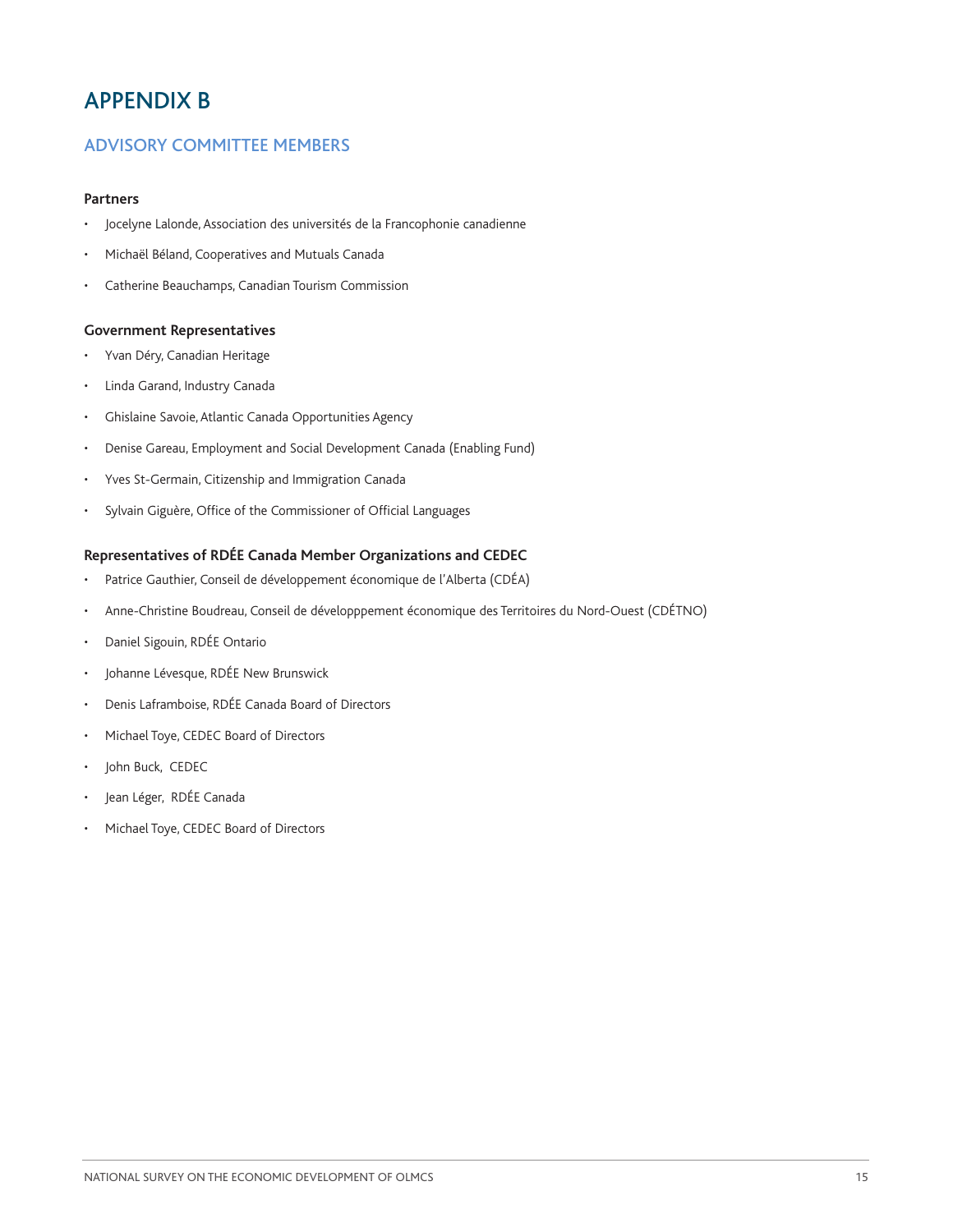# APPENDIX C

#### SUMMARY TABLE OF OVERALL LEVEL OF POSITIVE APPRECIATION

In this report, we have used the data compiled in the table below to gauge the respondents' level of appreciation and identify any national patterns.

Initially, respondents to the online survey were invited to indicate their level of appreciation for each of the statements proposed based on the following scale:

#### **Level of appreciation of statements**



To obtain a more comprehensive indication of respondents' level of appreciation and to facilitate the representation of results, we have combined the data from the "Somewhat agree" and "Strongly agree" categories in order to determine the level of positive appreciation of a given factor. We are calling this new category "overall level of appreciation."

|                                                                                                                                                           |          |               | <b>STATEMENT ASSESSMENTS</b> |         |          |                 |
|-----------------------------------------------------------------------------------------------------------------------------------------------------------|----------|---------------|------------------------------|---------|----------|-----------------|
| A. NEEDS AND PRIORITIES                                                                                                                                   | Atlantic | <b>Ouebec</b> | Ontario                      | Western | Northern | <b>National</b> |
| 1. Assessment of results                                                                                                                                  |          |               |                              |         |          |                 |
| The stakeholders who can contribute to the economic<br>development of my community work effectively together<br>to achieve common objectives.             | 70%      | 62%           | 62%                          | 66%     | 86%      | 65%             |
| The policies and programs developed by the various levels of<br>government help target the action and increase the economic<br>benefits for my community. | 63%      | 53%           | 61%                          | 78%     | 92%      | 61%             |
| The business and workforce priorities were met by the support<br>programs.                                                                                | 45%      | 44%           | 43%                          | 56%     | 40%      | 45%             |
| The private businesses and social institutions in my community<br>benefit fully from the available services and infrastructure.                           | 46%      | 34%           | 45%                          | 55%     | 70%      | 42%             |
| The community takes full advantage of the services and<br>infrastructure available.                                                                       | 46%      | 30%           | 45%                          | 52%     | 62%      | 41%             |
| 2. Factors driving business development - entrepreneurship                                                                                                |          |               |                              |         |          |                 |
| Developing or expanding my business and support networks                                                                                                  | 95%      | 94%           | 93%                          | 91%     | 77%      | 93%             |
| Increasing innovation                                                                                                                                     | 97%      | 89%           | 93%                          | 94%     | 86%      | 92%             |
| Improving the quality of goods and services                                                                                                               | 96%      | 91%           | 91%                          | 89%     | 86%      | 92%             |
| Breaking into new markets                                                                                                                                 | 96%      | 89%           | 93%                          | 88%     | 85%      | 92%             |
| Increasing funding                                                                                                                                        | 94%      | 92%           | 91%                          | 88%     | 79%      | 91%             |
| Improving marketing, launching and branding                                                                                                               | 94%      | 93%           | 88%                          | 87%     | 71%      | 91%             |
| Promoting knowledge management                                                                                                                            | 92%      | 90%           | 92%                          | 90%     | 79%      | 91%             |
| Finding a niche or specialization                                                                                                                         | 96%      | 89%           | 90%                          | 87%     | 71%      | 91%             |
| Increasing the use of technology                                                                                                                          | 95%      | 89%           | 89%                          | 86%     | 71%      | 90%             |
| Reducing the paper burden                                                                                                                                 | 84%      | 88%           | 83%                          | 77%     | 71%      | 84%             |
| Upgrading equipment                                                                                                                                       | 90%      | 79%           | 88%                          | 83%     | 75%      | 84%             |
| Succession planning                                                                                                                                       | 92%      | 72%           | 86%                          | 81%     | 85%      | 82%             |
| Securing Francophone partners, suppliers and investors                                                                                                    | 77%      | 79%           | 81%                          | 76%     | 77%      | 79%             |
| Identifying better suppliers                                                                                                                              | 81%      | 76%           | 80%                          | 76%     | 69%      | 78%             |
| Simplifying and streamlining the tax system                                                                                                               | 83%      | 76%           | 70%                          | 72%     | 62%      | 76%             |
| 2.1 Factors driving business development - employability                                                                                                  |          |               |                              |         |          |                 |
| Strengthening HR capabilities                                                                                                                             | 98%      | 94%           | 95%                          | 92%     | 100%     | 95%             |
| Increasing productivity and reducing costs                                                                                                                | 90%      | 89%           | 83%                          | 85%     | 100%     | 88%             |
| Improving the processes for receiving and integrating<br>newcomers into the labour market                                                                 | 90%      | 86%           | 88%                          | 88%     | 79%      | 88%             |
| Improving employees' level of bilingualism                                                                                                                | 78%      | 88%           | 82%                          | 78%     | 93%      | 83%             |

STATEMENT ASSESSMENT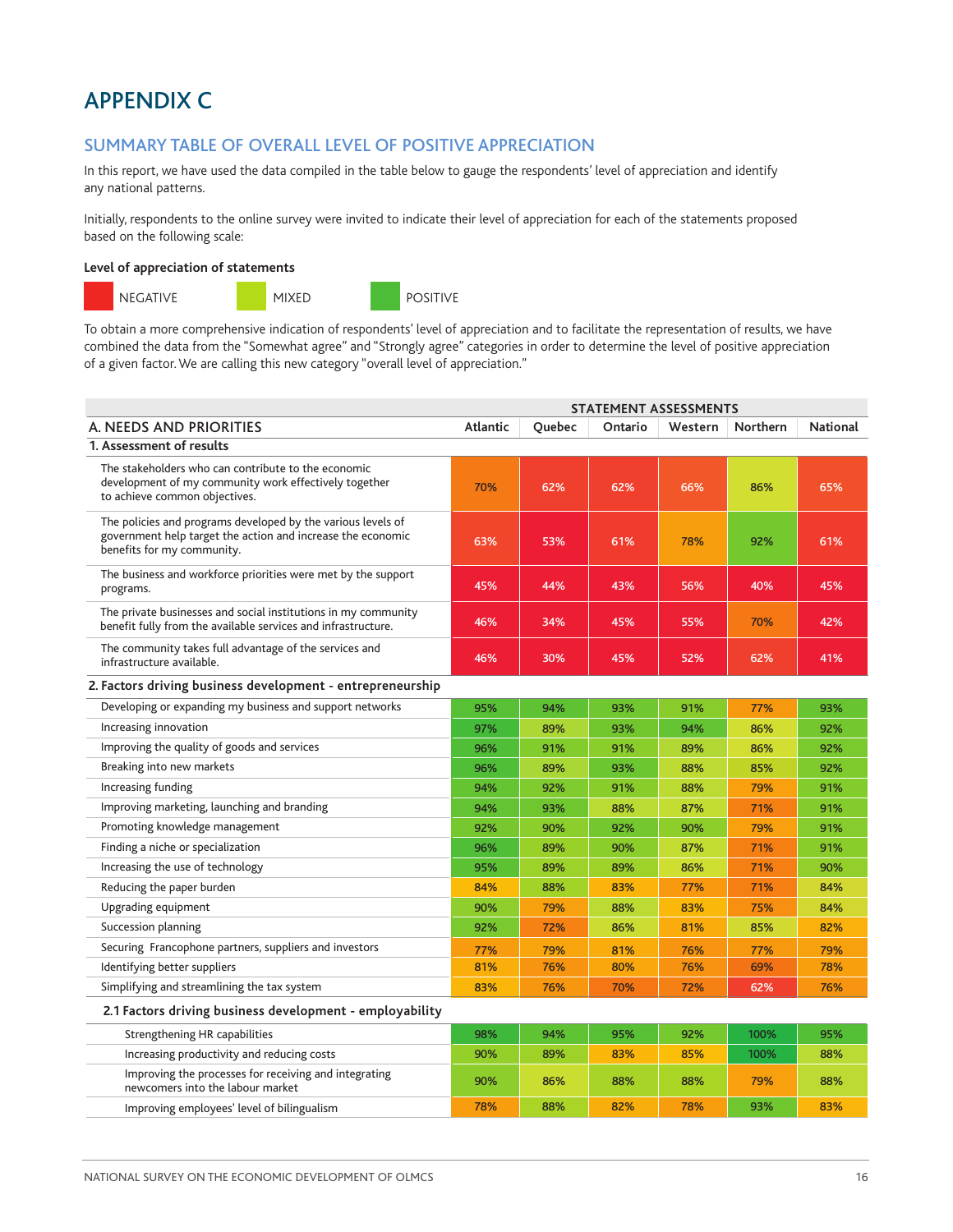|                                                                         |          |        |         | STATEMENT ASSESSMENT |                 |                 |
|-------------------------------------------------------------------------|----------|--------|---------|----------------------|-----------------|-----------------|
| <b>B. OPPORTUNITIES</b>                                                 | Atlantic | Quebec | Ontario | Western              | <b>Northern</b> | <b>National</b> |
| 3. Assets for community development                                     |          |        |         |                      |                 |                 |
| Access to a skilled workforce                                           | 99%      | 93%    | 96%     | 95%                  | 93%             | 95%             |
| Affordable telecommunications and high-speed Internet access            | 97%      | 93%    | 95%     | 94%                  | 79%             | 94%             |
| The business environment in my community                                | 96%      | 93%    | 92%     | 90%                  | 79%             | 93%             |
| Synergy with other businesses or partners                               | 95%      | 92%    | 92%     | 92%                  | 93%             | 93%             |
| The cultural and social environment in my community                     | 94%      | 93%    | 91%     | 92%                  | 86%             | 92%             |
| Availability of reliable suppliers providing minority-language services | 87%      | 87%    | 88%     | 78%                  | 71%             | 86%             |
| Ease of transportation                                                  | 90%      | 84%    | 86%     | 82%                  | 64%             | 85%             |
| Proximity to a major market                                             | 86%      | 82%    | 87%     | 89%                  | 79%             | 85%             |
| 4. Promising sectors                                                    |          |        |         |                      |                 |                 |
| Tourism                                                                 | 89%      | 77%    | 81%     | 81%                  | 92%             | 82%             |
| Arts and culture                                                        | 78%      | 76%    | 75%     | 77%                  | 79%             | 77%             |
| Health and environmental services                                       | 74%      | 67%    | 86%     | 86%                  | 71%             | 75%             |
| Education                                                               | 73%      | 67%    | 85%     | 88%                  | 71%             | 75%             |
| Sports and recreation                                                   | 74%      | 71%    | 80%     | 79%                  | 57%             | 74%             |
| Telecommunications                                                      | 61%      | 57%    | 76%     | 76%                  | 69%             | 64%             |
| Contruction (roads and building infrastructure, etc.)                   | 62%      | 48%    | 72%     | 84%                  | 86%             | 61%             |
| Transportation and storage                                              | 55%      | 43%    | 78%     | 78%                  | 64%             | 58%             |
| Scientific research                                                     | 61%      | 50%    | 58%     | 68%                  | 62%             | 57%             |
| Entertainment industry                                                  | 57%      | 48%    | 67%     | 66%                  | 50%             | 56%             |
| Life sciences and biotechnology                                         | 56%      | 50%    | 60%     | 70%                  | 25%             | 55%             |
| Livestock and agriculture                                               | 54%      | 41%    | 63%     | 80%                  | 8%              | 53%             |
| Processing (manufacturing sector)                                       | 61%      | 37%    | 67%     | 66%                  | 8%              | 53%             |
| Energy, mines and natural resources                                     | 53%      | 32%    | 58%     | 77%                  | 86%             | 50%             |
| Logging and wildlife harvesting goods and services                      | 60%      | 32%    | 52%     | 50%                  | 9%              | 46%             |
| Fisheries, aquaculture and fish farming industry                        | 72%      | 23%    | 28%     | 30%                  | 62%             | 41%             |
| Call centres                                                            | 39%      | 33%    | 60%     | 34%                  | 18%             | 40%             |
| Aeronautics                                                             | 29%      | 35%    | 47%     | 43%                  | 17%             | 36%             |
| 5. Other opportunities                                                  |          |        |         |                      |                 |                 |
| Increased use of social media and online services                       | 84%      | 68%    | 81%     | 80%                  | 57%             | 76%             |
| Changing needs of an aging population                                   | 79%      | 60%    | 79%     | 80%                  | 54%             | 71%             |
| Attracting and retaining young entrepreneurs and workers                | 74%      | 55%    | 77%     | 90%                  | 79%             | 69%             |
| Promoting interest in alternative energy sources (wind, solar, etc.)    | 74%      | 49%    | 73%     | 84%                  | 85%             | 66%             |
| Lack of succession for businesses                                       | 67%      | 46%    | 69%     | 71%                  | 64%             | 60%             |
| Interest of investors, business people and workers in moving to Canada  | 60%      | 40%    | 66%     | 77%                  | 71%             | 56%             |
| Increased demand for goods and services in emerging countries           | 56%      | 39%    | 53%     | 68%                  | 42%             | 50%             |
| 6. Sources of growth                                                    |          |        |         |                      |                 |                 |
| Regional market                                                         | 81%      | 59%    | 85%     | 89%                  | 83%             | 74%             |
| Provincial or territorial market                                        | 82%      | 55%    | 74%     | 91%                  | 86%             | 71%             |
| Local market                                                            | 74%      | 57%    | 76%     | 83%                  | 93%             | 69%             |
| National market                                                         | 69%      | 51%    | 64%     | 64%                  | 64%             | 60%             |
| US market                                                               | 63%      | 46%    | 51%     | 57%                  | 31%             | 53%             |
| Europe                                                                  | 57%      | 36%    | 42%     | 38%                  | 29%             | 43%             |
| Asia                                                                    | 45%      | 27%    | 31%     | 47%                  | 38%             | 36%             |
| Latin America                                                           | 32%      | 23%    | 25%     | 34%                  | 15%             | 27%             |
| Africa                                                                  | 28%      | 16%    | 34%     | 45%                  | 17%             | 26%             |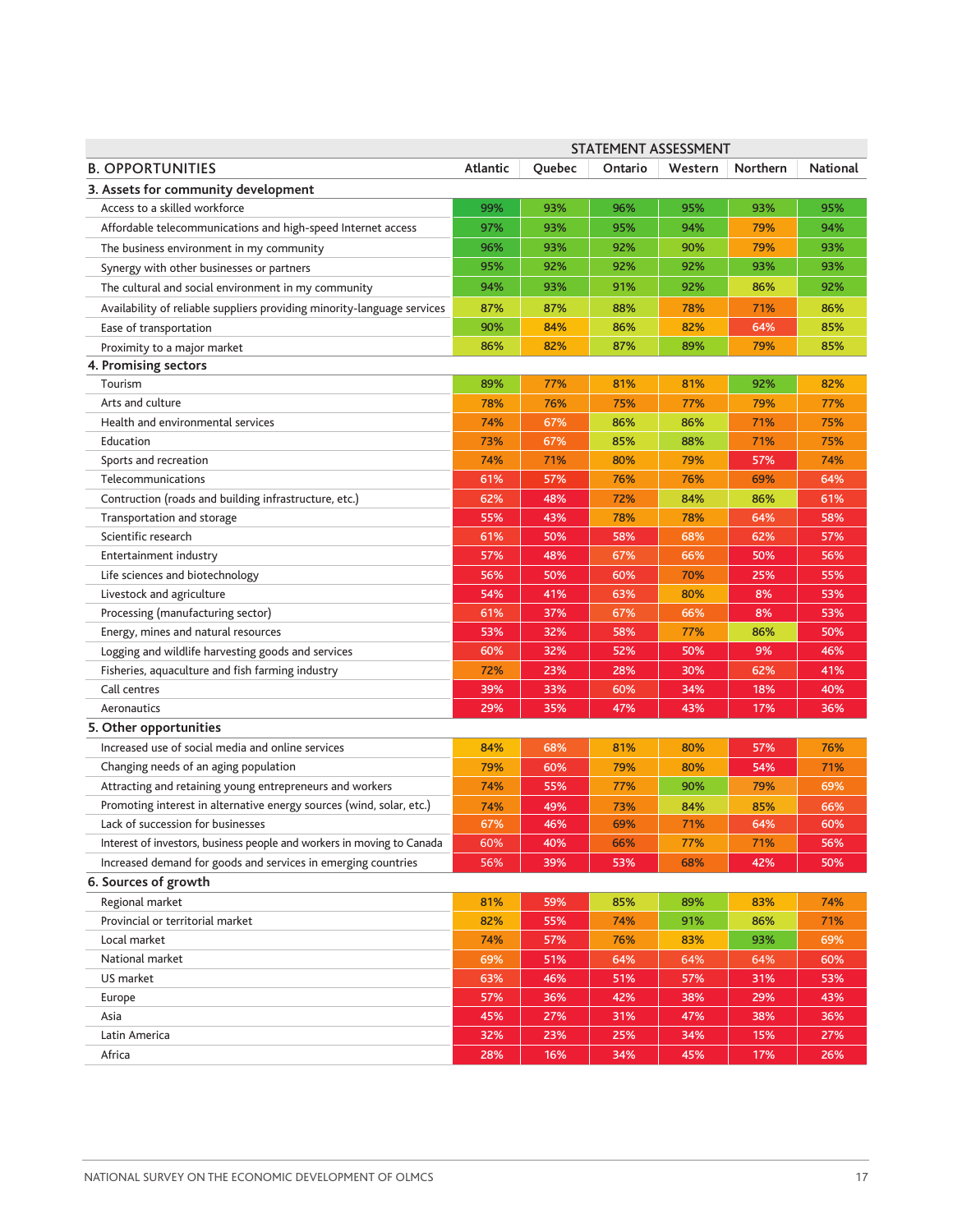### APPENDIX D: SUMMARY TABLE OF SURVEY RESULTS

aforementioned categories.

The summary table below shows the average results obtained according to region, type respondent and type of living area.

| Thus, using the following scale:        | The results are to be interpreted as follows :                                                                                                                                                                                 |
|-----------------------------------------|--------------------------------------------------------------------------------------------------------------------------------------------------------------------------------------------------------------------------------|
| $1 =$ Strongly disagree;                | Where the average value ranges between 1 and 1.99, the respondents' appreciation of the statement is considered to be low;                                                                                                     |
| $2 =$ Somewhat dissagree;               | Where the average value ranges between 2 and 2.99, the respondents' appreciation of the statement is considered to be medium;                                                                                                  |
| $3 =$ Somewhat agree;                   | Where the average value ranges between 3 and 4, the respondents' appreciation of the statement is considered to be high.                                                                                                       |
| $4 =$ Strongly agree.                   | Presenting the results in this manner allows for refining the analyses with data that better reflects the complexity on the ground. This data                                                                                  |
| an average was calculated to facilitate | could be very useful in developing targeted strategies.                                                                                                                                                                        |
| presenting the results according to the | popular in loop is the longituding the transformation of the state of the state of the state of the state of the state of the state of the state of the state of the state of the state of the state of the state of the state |

BC: Business community | CO: Community organizations | Res: Residents | ERI: Education and research institutions | GO: Government organizations RA: Rural area | UA: Urban area | A: Average | R: Total number of respondents

|                   | NAT. |     |     | <b>ATLANTIC CANADA</b> |            |    |       | <b>OUEBEC</b> |      |    |    | <b>ONTARIO</b> |       |     |  |           | <b>WESTERN CANADA</b> |     |    |  | <b>NORTHERN CANADA</b>                                                                                                                                                                                                        |  |
|-------------------|------|-----|-----|------------------------|------------|----|-------|---------------|------|----|----|----------------|-------|-----|--|-----------|-----------------------|-----|----|--|-------------------------------------------------------------------------------------------------------------------------------------------------------------------------------------------------------------------------------|--|
| CPED for OLMC     |      | BC. | CO. | Res                    | $ERI$ $GO$ | BC | CORes |               | - GO | RC | ്റ | Res            | FRI I | GO. |  | $BC$ $CO$ | Res                   | ERI | GO |  | CO Res GO                                                                                                                                                                                                                     |  |
| Promising sectors |      |     |     |                        |            |    |       |               |      |    |    |                |       |     |  |           |                       |     |    |  | ∖IUAIRAIUAIRAIUAIRAIUAIRAIUAIA IRIRAIUAIRAIUAIRAIUAIRAIUAIRAIUAIA IRIRAIUAIRAIUAIRAIUAIRAIUAIRAIUAIA IRIRAIUAIRAIUAIRAIUAIRAIUAIRAIUAIRAIUAIRAIUAI AIRIRAIUAIDAIUAIDAIUAI AIRIRAIUAIRAIUAIRAIUAIRAIUAI AIRIRAIUAIDAIUAIDAI AI |  |

| 1. Assessment of results                                                                                                                               | There appears to be considerable room for improving policy and program effectiveness. Government organizations seem more optimistic in most regions.                                                                                                                                                                      |
|--------------------------------------------------------------------------------------------------------------------------------------------------------|---------------------------------------------------------------------------------------------------------------------------------------------------------------------------------------------------------------------------------------------------------------------------------------------------------------------------|
| The stakeholders who can contribute to the economic development of<br>my community work effectively together to achieve common objectives.             | 2.76 612 2.95 2.56 2.88<br>2.79260 2.33 2.73 2.83 3.19 3.00 2.85 168 2.74 2.78 2.79 2.62 3.00 2.19 2.71 2.82 3.33 2.44 2.74 247 2.90 2.35 2.72 2.73 3.25 2.46 3.50 2.86 3.50 2.30 3.00 3.00 2.68 118 2.60 2.46 3.00 2.68 118 2.60 2.46 3.00 2.96 12.50 2.7<br>1.50 2.33 3.00 3.00 2.74 65 4.00 3.00 2.83 3.50 3.00 3.07 1 |
| The policies and programs developed by the various levels of government<br>help target the action and increase the economic benefits for my community. | 64 600 2.79 2.78 2.68 3.002.80 2.33 2.43 2.33 2.69 2.57 2.70 166 2.36 2.48 2.65 2.48 2.62 2.12 2.43 2.70 2.78 2.75 2.48 238 2.65 2.58 2.79 2.79 2.79 2.79 2.79 2.79 2.01 2.60 3.00 3.00 3.00 3.00 3.00 3.15 1.50 3.00 13<br>1.50 2.50 3.00 2.50 2.89 64 4.00 2.33 3.00 3.50 3.00 3.00 13                                  |
| The business and workforce priorities were met by<br>the support programs.                                                                             | 2.43 562 2.46 2.33 2.34 2.552.67 2.33 2.62 1.83 2.93 2.50 2.46 156 2.05 2.40 2.55 2.48 2.65 2.13 2.20 2.73 3.00 2.31 2.43 2.05 2.41 223 2.45 2.33 2.75 2.30 3.00 2.62 8.20 3.0 3.02 4.41 11 2.60 2.54 2.80 2.8 2.44 111 2.60 2.                                                                                           |
| The private businesses and social institutions in my community<br>benefit fully from the available services and infrastructure.                        | 239576 237233 239 245250 233254 240 271 229248 158 138228 231 206 248 2.19 283 254 288 200 224 234 238 240 222 53 2.75 2.70 - 200 250 250 250 240 112 240 273 280 255 300 233 300 233 300 233 300 239 300 250 261 62 800 400 28                                                                                           |
| The community takes full advantage of<br>the services and infrastructure available.                                                                    |                                                                                                                                                                                                                                                                                                                           |
| 2. Factors driving business development                                                                                                                | All of these factors are important for all stakeholders, in all the regions.                                                                                                                                                                                                                                              |
| Strengthening HR capabilities                                                                                                                          | 366 5787 379 368 362 360 333 387 388 367 389 391 367 378 369 371 367 388 368 378 369 378 400 345 389 378 400 345 389 350 364 243 383 367 372 365 325 388 400 333 340 329 361 122 340 327 360 338 350 400 300 300 300 300 300 30                                                                                           |
| Breaking into new markets                                                                                                                              | 3.56 593 3.53 3.53 3.70 3.62 3.80 3.67 3.79 3.83 3.80 3.75 3.66<br>164 358 361 349 328 357 378 371 326 357 386 354 235 377 367 353 350 325 331 400 340 400 360 117 300 338 320 342 350 320 342 350 30 267 400 300 333 334 64 300 378 283 400 400 338                                                                      |
| Increasing funding                                                                                                                                     | 3,55 595 3,53 3,41 3,68 3,92 3,60 3,67 3,60 3,67 3,69 3,50 3,62 162 3,41 3,45 3,85 3,56 3,65 3,56 3,55 3,56 3,57 3,30 3,71 3,14 3,55 236 13,59 3,57 3,56 3,60 3,60 3,60 3,60 3,75 3,54 4,00 3,40 3,75 3,54 3,67 3,58 118 3,60 3<br>00 3.75 3.50 2.50 4.00 3.36 14                                                         |
| Improving the quality of goods and services                                                                                                            |                                                                                                                                                                                                                                                                                                                           |
| Increasing innovation                                                                                                                                  | 163 329 342 359 332 352 357 367 357 320 378 363 345 239 361 369 342 350 350 350 360 320 375 371 355 123 360 331 320 350 320 350 375 267 400 375 347 64 200 375 367 250 400 343 14<br>3.54 603 3.54 3.78 3.75 3.50 3.90 3.67 3.93 4.00 3.47 3.50 3.68                                                                      |
| Improving marketing, launching and branding                                                                                                            |                                                                                                                                                                                                                                                                                                                           |
| Developing or expanding my business and support networks                                                                                               | 352 354 348 348 348 348 368 367 370 367 377 340 340 368 350 161 1365 364 340 361 352 393 350 326 350 336 350 338 350 323 4 376 359 338 373 37 32 340 351 323 400 313 367 343 360 373 360 378 360 378 360 375 300 375 320 400 3.                                                                                           |
| Increasing productivity and reducing costs                                                                                                             | 3.44 583 3.58 3.44 3.55 3.50 3.40 3.67 3.93 3.67 3.38 3.29 3.54 164 3.48 3.46 3.48 3.44 3.55 3.61 3.50 3.27 3.75 3.00 3.47 233 3.42 3.5 3.42 3.15 3.25 3.00 3.50 3.76 3.50 3.71 3.32 113 3.60 3.25 3.26 3.39 3.50 3.75<br>67 4.00 3.00 2.67 3.27 59 3.00 3.75 3.67 3.50 3.00 3.57 14                                      |
| Finding a niche or specialization                                                                                                                      | 3.44 595 3.53 3.56 3.54 3.46 3.30 3.00 3.77 4.00 3.53 3.8 3.53 3.63 3.8 3.93 3.46 3.33 3.54 3.32 3.61 3.47 3.29 3.45 3.38 3.85 3.45 3.38 3.45 3.38 3.45 3.38 3.45 3.38 3.45 3.38 3.45 3.38 3.45 3.48 3.38 3.45 241 3.57 3.54 3.                                                                                           |
| Hiring program                                                                                                                                         | 8.42\508\3.33\3.44\3.35\3.42\3.40\3.67\3.47\3.50\3.31\3.14\3.37\166\3.68\3.41\3.55\3.59\3.57\3.88\3.60\3.20\3.21\3.55\3.54\3.56\47\3.29\3.52\3.33\3.40\3.25\3.48\40\3.00\3.71\3.32\120\3.80\3.21\3.60\3.23\3.60\3.22\3.00\3.73\                                                                                           |
| Increasing the use of technology                                                                                                                       | 3.42 598 3.56 367 3.46 362 390 333 367 367 367 369 350 359 365 341 344 349 330 330 350 371 336 375 329 343 37 352 343 326 313 328 343 328 343 368 37 352 343 360 371 336 371 336 371 338 371 338 360 321 339 350 321 350 328 37                                                                                           |
| Promoting knowledge management                                                                                                                         | 3.42 597 320 351 348 329 350 333 358 338 356 338 344 165 334 337 333 332 341 353 367 303 338 350 338 350 338 350 37 363 328 350 328 367 363 328 367 363 328 367 363 328 367 363 328 367 363 328 367 363 328 367 363 360 350 388                                                                                           |
| Improving the processes for receiving and integrating<br>newcomers into the labour market                                                              | 3.41 601 3.11 3.29 3.55 3.57 3.70 3.67 3.46 3.67 3.46 3.77 3.49 163 3.77 3.48 3.17 3.47 3.37 3.88 3.56 3.57 3.27 3.78 4.00 3.42 243 13.57 3.78 3.78 3.48 3.67 3.71 2.94 3.80 3.00 3.38 400 3.9 3.00 3.23 3.400 3.71 3.39 117 3.                                                                                           |
| Improving employees' level of bilingualism                                                                                                             | 335609 295 3.16 3.32 3.21 3.20 3.67 3.67 3.67 3.20 3.13 2.57 3.20 167 3.45 3.25 3.68 3.48 3.57 3.35 3.71 3.55 3.66 3.47 3.26 3.49 3.57 3.35 3.71 3.55 3.86 3.4 3.32 3.56 3.7 3.49 244 3.32 3.50 3.21 3.36 3.25 3.38 4.00 3.25 3                                                                                           |
| Succession planning                                                                                                                                    | 3.30 572 3.31 3.38 3.75 3.54 3.70 3.00 3.87 3.50 3.73 3.50 3.73 3.50 3.73 162 264 261 3.35 3.28 3.20 3.19 3.83 3.36 3.22 3.00 3.04 216 3.52 3.29 3.37 3.52 3.91 3.81 4.00 3.23 3.50 3.60 3.50 3.60 3.50 3.86 3.45 117 3.20 3.08<br>3.75 3.17 2.00 3.00 3.15 13                                                            |
| Upgrading equipment                                                                                                                                    | 323 574 332 306 327 325 380 367 343 375 327 363 37 363 34 162 308 293 329 329 320 326 328 371 300 356 300 317 226 347 326 332 333 339 339 339 339 300 340 300 343 331 114 300 291 340 292 350 400 300 400 400 300 302 12 60<br>00 3.00 3.00 2.50<br>$2.83$ 12                                                             |
| Securing Francophone partners, suppliers and investors                                                                                                 | 323 585 306 3.11 3.27 3.36 3.40 3.00 3.43 3.33 2.94 3.50 3.21 164 3.27 3.05 3.11 3.52 3.45 3.33 3.43 2.90 3.44 3.80 3.26 233 3.21 3.57 3.06 3.07 3.00 3.31 3.50 3.50 3.50 3.33 3.29 112 2.40 2.82 3.40 3.28 3.50 3.00 4.00 3.00<br>3.00 3.00 2.00 4.00 2.92 13                                                            |
| Simplifying and streamlining the tax system                                                                                                            | 3.14 579 3.15 3.16 3.20 3.30 3.30 3.33 3.46 <mark>2.83</mark> 3.14 3.17 3.20 160 3.25 3.20 <mark>2.95</mark> 3.22 3.36 3.72 2.80 2.89 3.57 3.20 2.40 3.06 3.30 2.78 3.25 3.00 2.75 4.00 2.75 2.25 3.14 3.01 106 3.40 3.33 2.60 2.83 4.00 3.00<br>1.67 4.00 3.00 3.00 2.98 60 4.00 2.75 3.17 2.00 4.00 3.08 13             |
| Identifying better suppliers                                                                                                                           |                                                                                                                                                                                                                                                                                                                           |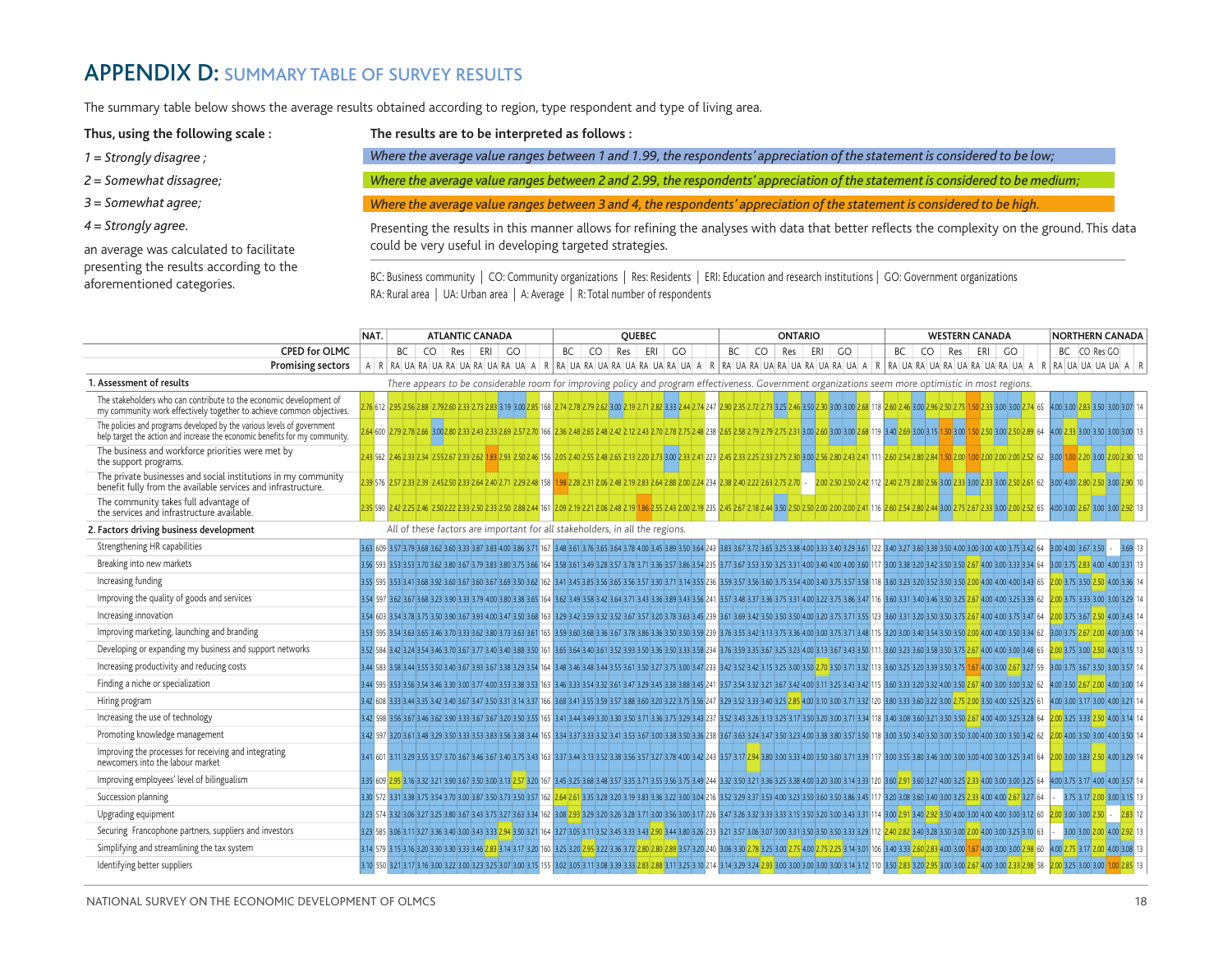|                          | NAT. |                         |  | <b>ATLANTIC CANADA</b> |  |                | <b>OUEBEC</b> |  |  |  | <b>ONTARIO</b> |                                                                                                                                                                                                                                |  |                | <b>WESTERN CANADA</b> |  |  |           | NORTHERN CANADA |  |
|--------------------------|------|-------------------------|--|------------------------|--|----------------|---------------|--|--|--|----------------|--------------------------------------------------------------------------------------------------------------------------------------------------------------------------------------------------------------------------------|--|----------------|-----------------------|--|--|-----------|-----------------|--|
| <b>CPED for OLMC</b>     |      | $\cdot$ BC CO Res ERICO |  |                        |  | BC CORes ERIGO |               |  |  |  |                | BC CO Res ERI GO                                                                                                                                                                                                               |  | BC CORes ERICO |                       |  |  | CO Res GO |                 |  |
| <b>Promising sectors</b> |      |                         |  |                        |  |                |               |  |  |  |                | IRIRA UAIRA UAIRA UAIRA UAIRA UAIRIRA UAIRA UAIRA UAIRA UAIRA UAIRA UAIRA UAIRA UAIRA UAIRA UAIRA UAIRA UAIRA UAIRA UAIRA UAIRA UAIRA UAIRA UAIRA UAIRA IUAIRA UAIRA UAIRA IUAIRA UAIRA UAIRA UAIRA UAIRA UAIRA UAIRA UAIRA UA |  |                |                       |  |  |           |                 |  |

#### **B. OPPORTUNITIES**

Several important assets that should be leveraged by the communities.

| 3. Assets for community development                                     | Several important assets that should be leveraged by the communities.                                                                                                                                                                                                                                                                |
|-------------------------------------------------------------------------|--------------------------------------------------------------------------------------------------------------------------------------------------------------------------------------------------------------------------------------------------------------------------------------------------------------------------------------|
| Affordable telecommunications and high-speed Internet access            |                                                                                                                                                                                                                                                                                                                                      |
| Access to a skilled workforce                                           | 867 89 371 378 378 371 370 400 389 400 380 375 378 162 344 365 366 345 336 375 371 382 357 356 356 234 385 378 366 375 378 368 400 350 400 386 375 314 380 38375 306 388 300 375 300 400 400 400 400 365 65 400 350 383 250 400                                                                                                      |
| Synergy with other businesses or partners                               | 3.54 588 3.47 5.69 3.73 3.64 3.70 3.39 3.43 3.43 3.43 3.47 3.57 3.60 164 3.46 3.55 3.51 3.45 3.46 3.63 3.89 3.64 3.43 3.63 3.52 333 372 338 329 3.72 3.38 3.29 3.72 3.38 3.29 3.72 3.38 3.29 3.73 3.75 3.80 3.50 3.01 3.57 13.5                                                                                                      |
| The business environment in my community                                | 553 599 3.47 3.65 3.66 3.64 3.50 3.33 3.57 3.60 3.60 3.57 166 3.63 3.57 3.61 3.42 3.54 3.56 3.86 3.45 3.57 3.60 3.58 3.45 3.57 3.60 3.88 3.45 3.57 3.60 3.68 3.85 3.89 3.68 3.45 3.57 3.60 3.68 3.95 3.88 3.49 3.63 3.63 3.63 4                                                                                                      |
| The cultural and social environment in my community                     | 352 599 334 335 361 371 370 333 343 333 353 353 350 166 350 345 359 367 379 327 386 364 343 367 357 237 365 332 318 344 400 333 400 340 375 357 344 117 380 338 400 352 350 352 350 357 360 367 450 375 354 65 300 400 332 350                                                                                                       |
| Ease of transportation                                                  |                                                                                                                                                                                                                                                                                                                                      |
| Availability of reliable suppliers providing minority-language services | 334 529 3.13 324 3.38 3.29 3.70 3.00 3.64 3.50 3.60 3.14 3.35 164 3.42 3.36 3.35 3.19 3.50 3.80 3.57 3.64 3.14 3.38 3.40 233 3.60 3.64 3.64 3.89 3.60 3.60 3.28 3.60 3.60 3.25 3.39 4.00 3.39 3.40 3.00 3.28 3.40 3.00 3.28 3.4                                                                                                      |
| Proximity to a major market                                             | 325 584 327 320 337 350 340 333 336 320 307 286 329 161 317 339 317 303 304 338 314 350 329 338 321 234 355 323 324 314 359 327 250 320 30 309 308 321 234 341 350 321 30 30 30 329 311 320 331 340 333 304 305 30 300 350 350                                                                                                       |
| 4. Promising sectors                                                    | Priority sectors that vary from region to region and depending on whether it is a rural or urban area.                                                                                                                                                                                                                               |
| Tourism                                                                 | 336 577 349 350 329 339 349 267 350 267 350 339 344 36 352 162 328 311 349 344 262 287 343 348 329 338 325 225 310 318 254 354 400 345 300 340 340 389 329 331 40 340 3529 310 340 389 329 331 30 340 389 329 331 310 340 389 3                                                                                                      |
| Arts and culture                                                        | 3.13 574 3.11 3.12 3.25 3.57 3.30 267 300 3.33 3.29 3.14 3.20 161 3.02 3.18 3.13 3.44 2.59 3.00 3.00 3.25 2.43 3.75 3.10 221 2.70 2.75 3.00 3.53 4.00 3.55 4.00 3.39 2.80 3.01 3.03 3.13 1114 3.20 3.15 3.00 3.11 3.27 3.00 3.0                                                                                                      |
| Education                                                               | 309 578 308 300 300 300 300 329 233 307 317 325 314 304 160 257 310 290 315 267 294 271 321 271 313 290 227 300 350 319 357 325 345 400 360 325 319 357 329 30 31 310 300 329 380 342 350 300 300 360 367 400 300 390 57 200 37                                                                                                      |
| Health and environmental services                                       | 3.09 575 3.11 3.06 2.98 3.23 2.80 2.87 3.29 2.83 3.23 3.14 3.07 161 2.81 3.03 2.73 3.25 2.52 3.06 2.57 3.26 2.71 3.25 2.91 224 3.05 3.30 3.00 3.50 3.82 3.50 3.40 3.23 3.43 3.31 112 3.40 3.83 3.60 3.48 2.00 3.03 3.9 2.50 4.0                                                                                                      |
| Sports and recreation                                                   | 304 572 316 234 289 300 330 233 277 217 315 343 299 160 307 315 288 334 264 263 214 311 286 350 300 227 235 236 300 338 375 382 300 340 375 300 320 300 320 300 320 300 315 340 325 200 275 260 300 325 360 200 257 340 325 200                                                                                                      |
| Telecommunications                                                      | 284558 289 288 280 3.15 2.70 2.00 2.54 3.17 2.77 2.67 2.83 160 2.02 3.16 2.43 3.10 2.14 2.93 2.14 3.10 2.71 3.25 2.64 218 2.63 3.41 2.63 3.43 2.68 3.31 2.75 3.86 4.00 3.03 2.8 4.00 3.20 3.25 4.00 3.18 105 2.60 3.03 0.80 3.0                                                                                                      |
| Construction (roads and building infrastructure, etc.)                  | 2.78 564 2.71 2.81 2.63 3.23 2.80 2.67 2.54 2.33 3.00 2.67 2.75 157 2.24 2.54 2.43 2.73 2.09 2.65 1.57 3.00 2.9 3.25 2.45 2.21 2.80 3.00 3.00 3.03 3.33 3.36 3.00 3.0 3.00 2.80 3.00 3.00 3.00 3.60 3.62 2.50 2.75 3.00 3.62 2.                                                                                                      |
| Entertainment industry                                                  | 265 557 273 253 271 331 256 200 217 300 254 343 271 158 200 297 139 319 130 286 186 257 186 338 244 214 242 255 253 338 275 345 400 300 260 240 287 108 225 308 260 282 508 30 282 33 367 30 300 288 65 200 350 160 200 - 233 1                                                                                                      |
| Scientific research                                                     | 263 542 261 229 261 338 280 200 250 300 242 314 266 157 167 303 137 332 172 313 229 338 157 338 247 205 221 2.77 2.44 300 2.75 290 300 344 250 300 273 290 30 272 105 260 291 180 304 250 300 233 400 200 325 285 62 200 2.75 2                                                                                                      |
| Transportation and storage                                              |                                                                                                                                                                                                                                                                                                                                      |
| Life sciences and biotechnology                                         | 58 229 247 247 250 323 300 167 217 333 269 3.17 262 151 1.65 294 1.97 328 1.84 300 229 325 1.71 3.50 2.44 203 2.06 257 250 300 2.75 280 300 311 3.00 3.02 20 500 2.05 05 0 2.09 3.13 220 308 200 329 3.21 220 3.08 200 3.50 3.0<br>$2.00$ 12                                                                                         |
| Processing (manufacturing sector)                                       | 50 534 2.94 3.00 2.69 3.08 2.60 2.00 2.77 2.40 3.15 3.00 2.84 154 202 2.60 2.11 2.22 2.05 2.15 1.86 2.56 2.00 2.38 2.20 198 2.70 2.91 2.69 2.83 3.25 2.91 2.50 3.00 2.83 108 2.50 3.00 2.83 108 2.40 3.00 2.83 108 2.50 3.00 2.<br>$1.58$ 12                                                                                         |
| Livestock and agriculture                                               | 56 524 2.76 2.81 2.54 2.55 2.70 2.33 2.54 2.50 2.80 2.43 2.64 157 2.50 2.00 2.63 1.71 2.26 1.83 2.71 2.00 2.71 2.00 2.71 2.00 2.81 189 2.95 2.40 2.94 2.42 3.25 2.0 4.00 2.89 3.80 2.80 2.35 2.74 105 3.50 3.50 3.50 2.50 2.83<br>$1.25$ 12                                                                                          |
| Energy, mines and natural resources                                     | 50 515 264 253 256 325 240 267 2.57 2.83 2.71 2.86 2.61 156 1.92 2.04 1.97 1.59 2.33 2.00 1.71 2.75 2.43 2.60 2.03 182 2.60 2.74 2.80 2.03 3.3 3.00 4.00 3.11 320 2.33 2.74 103 2.00 3.09 4.00 3.48 3.00 3.25 3.33 4.00 1.00 2.<br>00 4.00 4.00 2.50 4.00 3.57 14                                                                    |
| Logging and wildlife harvesting goods and services                      | 2.41 510 2.94 2.82 2.83 2.73 2.90 2.67 2.46 2.62 3.73 3.00 2.77 154 2.29 1.93 2.08 1.54 2.05 1.92 2.29 2.00 2.71 2.75 2.06 182 2.75 2.35 2.47 1.75 3.50 2.90 402 44 2.60 2.17 2.48 103 2.25 2.82 2.40 2.72 2.89 2.90 2.75 2.32                                                                                                       |
| Fisheries, aquaculture and fish farming industry                        | 223 496 320 2.76 297 3.17 3.00 233 257 3.00 3.47 3.29 3.03 156 1.78 1.46 1.97 1.27 2.24 1.62 2.00 1.50 2.71 1.67 1.79 177 2.17 1.63 1.60 1.42 2.00 2.00 2.00 2.00 2.00 2.00 2.03 1.8 96 2.33 2.00 2.60 1.68 1.50 2.50 2.33 3.00                                                                                                      |
| Call centres                                                            | 223 534 232 241 2.16 2.46 2.10 2.33 207 225 2.14 200 224 153 1.61 2.57 1.92 2.50 1.95 2.36 1.29 2.10 1.86 225 207 200 2.00 2.78 2.83 267 338 308 300 320 2.40 2.83 2.67 108 1.75 2.58 1.40 2.12 1.00 225 1.33 400 1.00 2.50 1.0                                                                                                      |
| Aeronautics                                                             | 2.13 486 2.10 2.18 1.89 2.89 2.22 1.33 1.75 2.33 1.75 1.67 2.04 139 1.20 2.61 1.43 3.23 1.41 2.55 1.43 3.33 1.17 3.57 2.06 181 1.42 2.82 2.13 2.82 2.59 2.89 2.80 2.02 2.44 2.25 2.83 2.36 98 2.40 2.56 2.20 2.26 1.00 2.50 1.3<br>$1.67$ 12<br>00 2.25 1.60 1.00                                                                    |
| 5. Other opportunities                                                  | Trends to leverage.                                                                                                                                                                                                                                                                                                                  |
| Increased use of social media and online services                       |                                                                                                                                                                                                                                                                                                                                      |
| Changing needs of an aging population                                   |                                                                                                                                                                                                                                                                                                                                      |
| Attracting and retaining young entrepreneurs and workers                | 299 571 308 307 3.18 333 290 200 321 233 321 329 309 159 222 282 279 309 240 262 243 270 271 300 267 222 325 326 283 356 350 300 400 300 3040 303 321 114 300 342 360 350 350 350 350 350 400 400 300 339 62 200 350 450 250 2                                                                                                       |
| Promoting interest in alternative energy sources (wind, solar, etc.)    | 289 552 303 341 302 300 360 233 346 283 293 286 3.10 161 233 268 239 252 242 253 3.17 300 300 257 252 204 289 308 272 293 325 273 400 350 302 353 400 350 325 350 303 313 1350 300 240 325 300 300 250 400 300 375 320 350 300                                                                                                       |
| Lack of succession for businesses                                       | 2.79 497 2.89 3.13 3.08 3.27 2.90 1.00 3.00 2.20 3.23 2.86 2.97 149 1.89 2.80 2.31 2.78 2.00 3.75 2.60 3.75 2.63 2.86 1.86 2.39 178 3.00 3.00 2.99 3.4 3.25 3.13 4.00 3.33 3.0 3.00 3.09 98 2.50 3.01 2.80 3.00 3.00 3.00 3.00                                                                                                       |
| Interest of investors, business people and workers in moving to Canada  | 2013/07/25 2022 256 287 289 200 200 283 287 287 200 287 28 200 287 28 200 289 200 289 200 289 200 287 287 200 287 31 289 300 287 311 289 300 287 387 290 109 280 387 280 380 288 381 380 380 289 381 381 280 300 381 280 300 38                                                                                                      |
| Increased demand for goods and services in emerging countries           | 2.49 503 247 2.71 2.50 2.64 2.67 2.33 3.00 2.40 3.15 3.33 2.66 146 1.72 2.70 2.00 2.68 2.00 2.27 1.33 2.60 2.14 2.67 2.22 189 2.41 2.19 2.29 3.00 1.67 2.60 4.00 2.90 225 2.17 2.53 99 2.00 2.7 2.7 82 2.20 2.75 2.80 4.00 3.00                                                                                                      |
| 6. Sources of growth                                                    | Regional markets are the top priority, with the exception of Northern Canada.                                                                                                                                                                                                                                                        |
| Regional market                                                         | 304 576 321 341 3.10 3.23 327 233 2.77 333 338 300 3.16 161 264 285 2.71 330 2.19 2.73 257 291 243 338 2.78 227 285 330 300 333 3.75 3.00 3.50 330 375 3.00 3.03 3.8 32 3.8 3.01 3.12 2.80 3.31 3.80 3.42 3.50 3.25 4.00 3.00 4                                                                                                      |
| Local market                                                            | 298 505 303 303 303 303 306 323 262 300 323 286 305 160 256 290 268 327 232 260 2.71 264 3.14 3.50 2.78 232 260 322 2.78 3.20 3.50 3.27 3.00 3.17 3.05 3.17 3.05 117 3.05 113 2.80 3.17 3.05 3.8 3.40 2.75 3.00 3.31 3.400 2.75                                                                                                      |
| Provincial or territorial market                                        | 296 566 3.17 3.41 2.97 3.31 3.20 2.67 2.85 3.17 3.38 3.43 3.15 157 2.40 2.72 2.50 3.15 2.20 2.53 2.40 3.00 2.29 3.29 2.63 2.20 2.55 2.89 3.60 3.75 3.09 4.00 3.75 3.09 4.00 2.78 3.50 3.00 3.00 3.03 3.41 3.50 3.75 3.20 3.03 2                                                                                                      |
| National market                                                         |                                                                                                                                                                                                                                                                                                                                      |
| US market                                                               | 53 518 282 256 289 260 240 233 258 300 292 243 274 148 178 297 232 271 1.83 231 220 3.10 200 300 238 196 226 255 262 325 283 325 280 325 283 275 200 250 1250 28 100 220 243 200 250 270 202 300 200 200 300 270 200 300 200 30                                                                                                      |
| Europe                                                                  | 255 265 263 2.00 2.37 2.00 2.67 3.00 2.67 3.00 3.08 2.67 2.64 138 1.58 2.56 1.87 2.57 1.63 2.33 2.00 1.50 1.14 2.83 2.04 188 2.16 2.29 2.82 2.67 2.22 3.50 2.44 3.00 2.50 2.34 91 1.60 2.30 2.40 3.10 2.30 2.40 3.31 2.55 2.33<br>00 1.75 2.67 2.00 2.00 2.14 14                                                                     |
| Asia                                                                    | 1.19 2.29 <mark>1.56 2.43 1.63 2.36 1.60 2.22 1.29 3.00 1.88</mark> 177 <mark>1</mark><br>1.94 2.17 1.85 2.40 3.00 1.89 4.00 2.33 2.75 2.00 2.17 87<br>1.60 2.33 2.60 2.45 2.00 2.50 2.67 3.50 1.00 2.67 2.39 59 <sup>2</sup><br>14 470 2.29 2.06 2.36 2.60 2.22 2.00 2.50 2.83 2.45 2.83 2.37 134<br>00 2.50 2.20 2.00 2.00 2.15 13 |
| Latin America                                                           | 99 459 200 213 137 210 222 200 242 240 1.73 200 208 128 1.19 226 157 252 147 200 1.60 1.63 1.00 275 1.78 121 256 1.79 2.77 2.60 200 223 350 1.88 2.75 200 1.99 88 1.40 2.17 2.00 2.10 1.52 15 1.60 1.50 1.00 1.57 1.60 1.59 1.0                                                                                                      |
| Africa                                                                  | 87 447 1.84 1.79 2.03 2.11 2.00 1.50 2.33 2.00 1.70 2.17 1.97 123 1.11 2.00 1.31 2.11 1.40 1.90 1.40 2.00 1.40 2.00 1.60 1.69 1.72 2.00 2.7 3.00 2.11 3.50 2.9 2.50 2.8 2.9 2.50 2.28 2.98 5 1.60 2.17 2.40 2.69 1.50 1.67 2.00                                                                                                      |